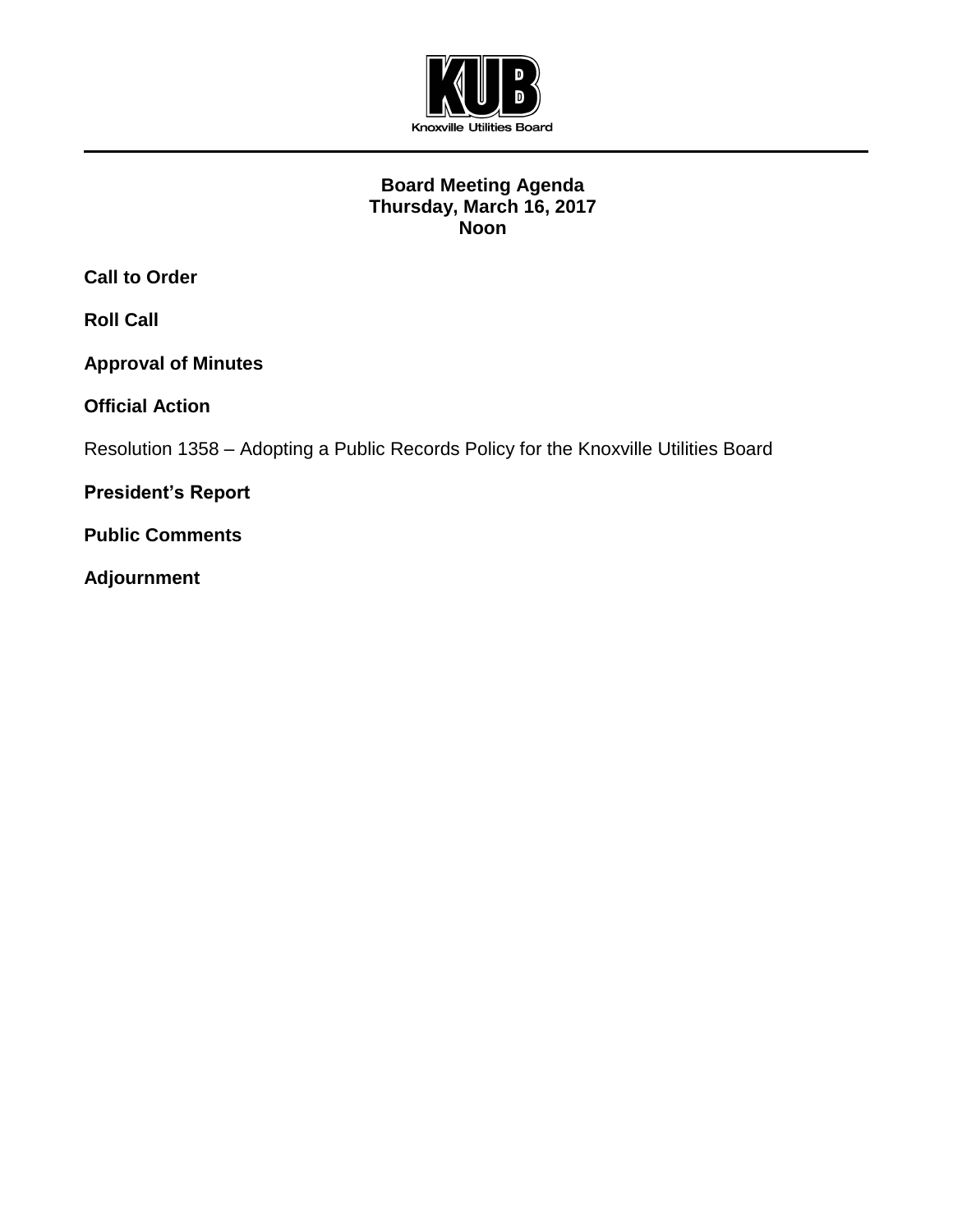

March 10, 2017

Knoxville Utilities Board 445 S. Gay Street Knoxville, Tennessee 37902-1109

Commissioners:

As a governmental entity within the State of Tennessee, KUB is subject to the requirements of the Tennessee Public Records Act. KUB has long had an internal policy for complying with the requirements of the Act, and has followed the policy and the law with respect to records requests made by members of the public.

In 2016, the Tennessee General Assembly passed legislation requiring governmental entities subject to the act to adopt a written public records policy by no later than July 1, 2017. The State's Office of Open Records Counsel developed a model policy that municipal agencies could adopt. KUB Staff and General Counsel have reviewed the model policy and have identified minimal changes necessary to make the model policy specifically applicable to KUB.

A draft of Resolution 1358 and a draft of the Public Records policy are enclosed for your review.

I recommend adoption of Resolution 1358.

Respectfully submitted,

Uirtta Roach

Mintha E. Roach President and CEO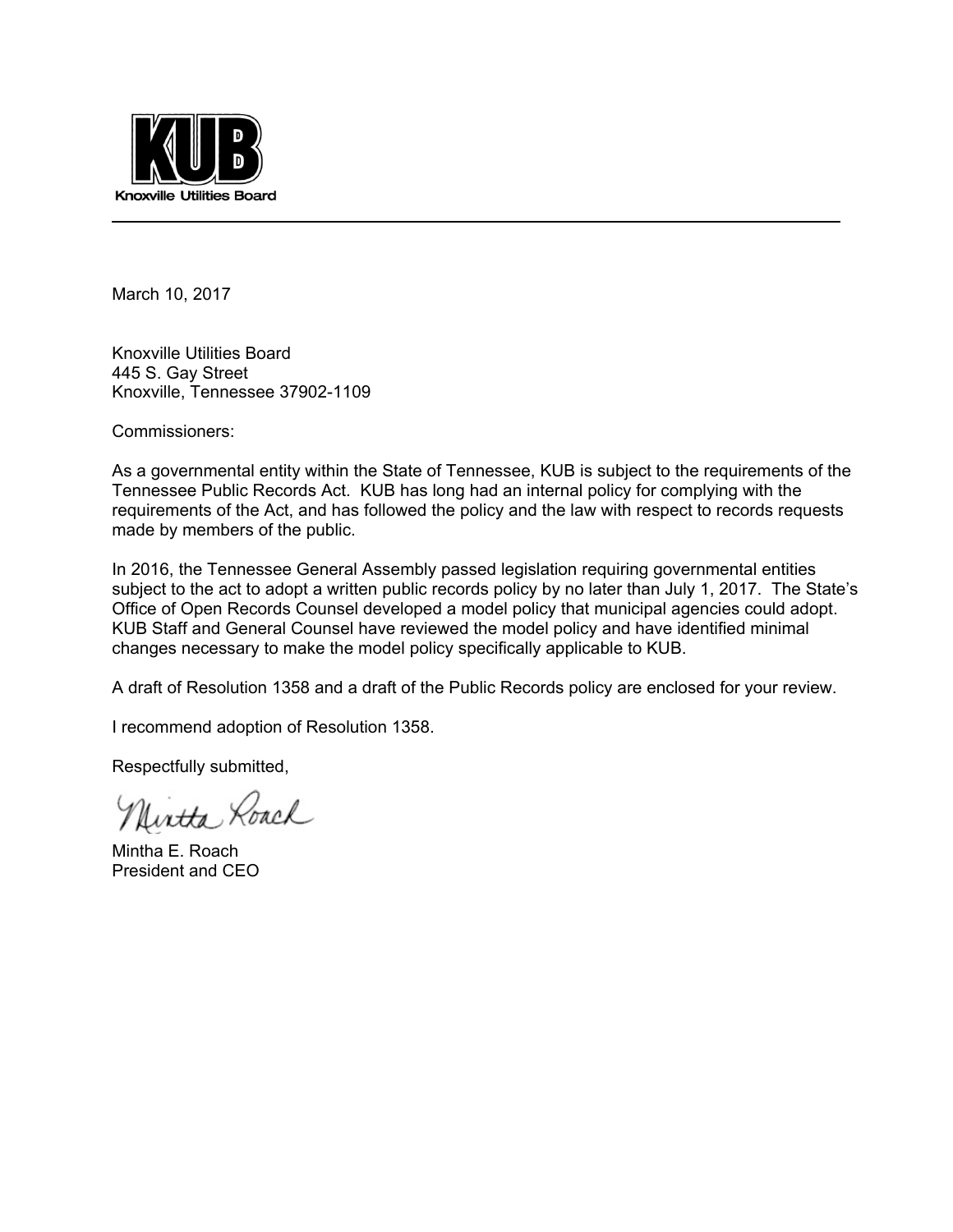# **RESOLUTION NO. 1358**

## **A Resolution Adopting a Public Records Policy for the Knoxville Utilities Board**

**Whereas**, as a governmental entity within the State of Tennessee, KUB is subject to the requirements of the Tennessee Public Records Act; and

**Whereas**, KUB has long had an internal policy for complying with the requirements of the Act, and has followed the policy and the law with respect to records requests made by members of the public; and

**Whereas,** in 2016, the Tennessee General Assembly passed legislation requiring each governmental entity subject to the act to adopt a written public records policy by no later than July 1, 2017; and

**Whereas,** the State's Office of Open Records Counsel has developed a model policy that municipal agencies may adopt; and

**Whereas,** KUB Staff and General Counsel have reviewed the model and have identified minimal changes necessary to make the model policy specifically applicable to KUB.

#### **Now, Therefore, Be It Hereby Resolved by the Board of Commissioners of the Knoxville Utilities Board:**

**Section 1.** That the KUB Public Records Policy, attached hereto and incorporated herein as "Exhibit A" to this Resolution, is hereby adopted in its entirety and as of and after the effective date of this Resolution shall be applicable.

**Section 2.** That the Board authorizes the Board's Audit & Finance Committee to amend this policy to maintain compliance with state law and to protect KUB's interest as permitted by state law.

**Section 3.** That the Board authorizes the President and CEO to adopt additional procedures as may be necessary to guide employees in their responsibilities for adhering to this policy.

**Section 4.** That this Resolution shall take effect from and after its passage.

 $\overline{a}$ 

John Worden, Vice Chair

Mark Walker, Board Secretary

 $\overline{a}$ 

| APPROVED ON 1st        |             |
|------------------------|-------------|
| & FINAL READING:       |             |
| <b>EFFECTIVE DATE:</b> |             |
| <b>MINUTE BOOK</b>     | <b>PAGE</b> |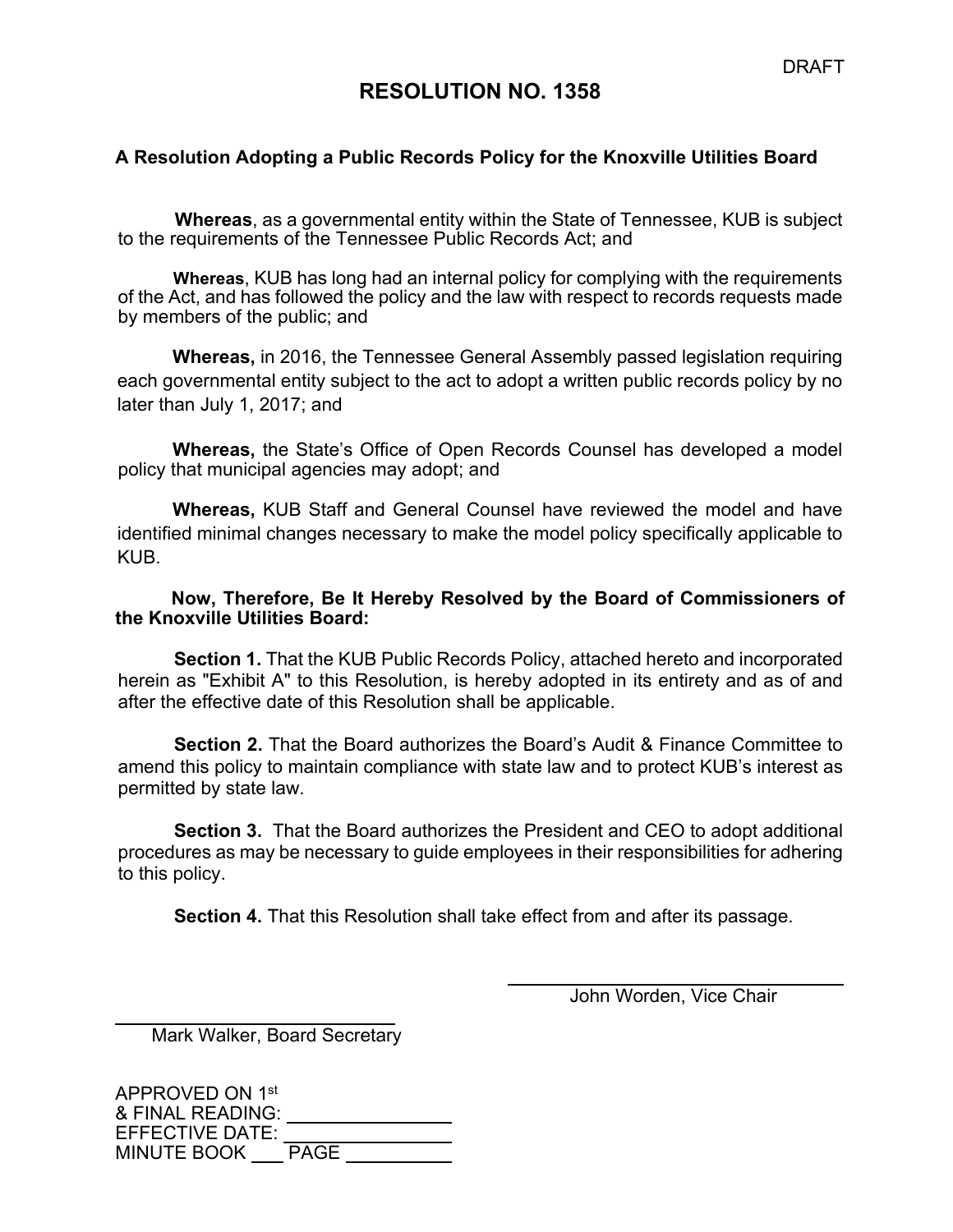#### PUBLIC RECORDS POLICY FOR KNOXVILLE UTILITIES BOARD

Pursuant to Tenn. Code Ann. § 10-7-503(g), the following Public Records Policy for Knoxville Utilities Board is hereby adopted in accordance with Resolution 1358 by the Knoxville Utilities Board of Commissioners to provide economical and efficient access to public records as provided under the Tennessee Public Records Act ("TPRA") in Tenn. Code Ann. § 10-7-501, et seq.

The Tennessee Public Records Act (TPRA) provides that all state, county and municipal records shall, at all times during business hours be open for personal inspection by any citizen of the State of Tennessee, and those in charge of the records shall not refuse such right of inspection to any citizen, unless otherwise provided by state law. See Tenn. Code Ann. § 10-7-503(a)(2)(A). Accordingly, the public records of Knoxville Utilities Board are presumed to be open for inspection unless otherwise provided by law.

Some records maintained by a municipality (including KUB as an independent agency of the City of Knoxville) are determined by law to be confidential records and not open for public inspection.

Personnel of KUB shall timely and efficiently provide access and assistance to persons requesting to view or receive copies of public records. No provisions of this Policy shall be used to hinder access to open public records. However, the integrity and organization of public records, as well as the efficient and safe operation of KUB shall be protected as provided by current law. KUB reserves the right to notify any customer, employee, or third party whose records are requested under this policy prior to the release of any personal information. Concerns about this Policy should be addressed to the Public Records Request Coordinator for KUB.

#### **I. Definitions**:

- A. *Records Custodian*: The employee lawfully responsible for the direct custody and care of a public record. See Tenn. Code Ann. § 10-7-503(a)(1)(C). The records custodian is not necessarily the original preparer or receiver of the record.
- B. *Public Records*: All documents, papers, letters, maps, books, photographs, microfilms, electronic data processing files and output, films, sound recordings, or other material, regardless of physical form or characteristics, made or received pursuant to law or ordinance or in connection with the transaction of official business by any governmental agency. See Tenn. Code Ann. § 10-7-503(a)(1)(A).
- C. *Public Records Request Coordinator*: The individual who has the responsibility to ensure public record requests are routed to the appropriate records custodian and are fulfilled in accordance with the TPRA. See Tenn. Code Ann. § 10-7-503(a)(1)(B). The Public Records Request Coordinator may also be a records custodian.
- D. *Requestor*: A person seeking access to a public record, whether it is for inspection or duplication.

#### **II. Requesting Access to Public Records**

- A. Public record requests shall be made to the Public Records Request Coordinator ("PRRC") to ensure public record requests are routed to the appropriate records custodian and fulfilled in a timely manner.
- B. Requests for inspection only may be made by phone, in writing or email. Requests for copies, or requests for inspection and copies must be made in writing or email and requestors must complete the Public Records Request Form. To make a request: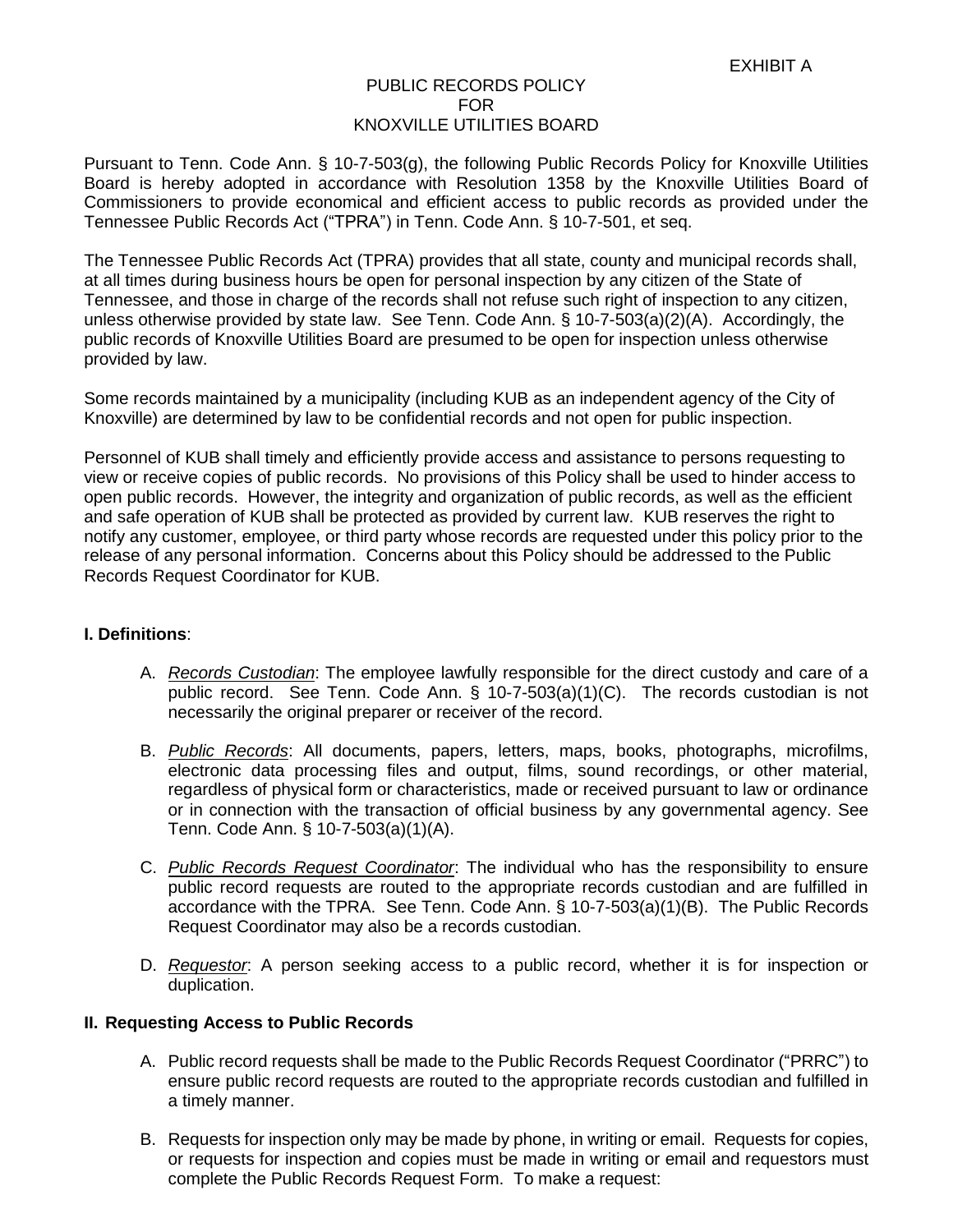- By Phone: Call 865-524-2911
- In Writing: Mail a completed Public Records Request form to:

Public Records Request Coordinator Knoxville Utilities Board P.O. Box 59017 Knoxville, TN 37950-9017

- By Email: Email a completed Public Records Request form to: [openrecords@kub.org](mailto:openrecords@kub.org)
- C. Proof of Tennessee citizenship by presentation of a state of Tennessee issued photo identification (ID only) card or Driver's License is required as a condition to inspect or receive copies of public records.
- D. Knoxville Utilities Board provides access to Board of Commissioner meeting agendas, schedules and minutes, financial documents, Rules and Regulations on our website. To access these records and others, please visit [www.kub.org.](http://www.kub.org/)

#### **III. Responding to Public Records Requests**

#### A. Public Record Request Coordinator

- 1. The PRRC shall review public record requests and make an initial determination of the following:
	- a. If the requestor provided evidence of Tennessee citizenship;
	- b. If the records requested are described with sufficient specificity to identify them; and
	- c. If KUB is the custodian of the records.
- 2. The PRRC shall acknowledge receipt of the request and take any of the following appropriate action(s):
	- a. Advise the requestor of this Policy and any of the following:
		- i. Requirement for proof of Tennessee citizenship;
		- ii. Form(s) required for copies;
		- iii. Fees (and labor threshold and waivers, if applicable); and
		- iv. Aggregation of multiple or frequent requests.
	- b. If appropriate, deny the request in writing, providing the appropriate ground such as one of the following:
		- i. The requestor is not, or has not presented evidence of being, a Tennessee citizen.
		- ii. The request lacks specificity.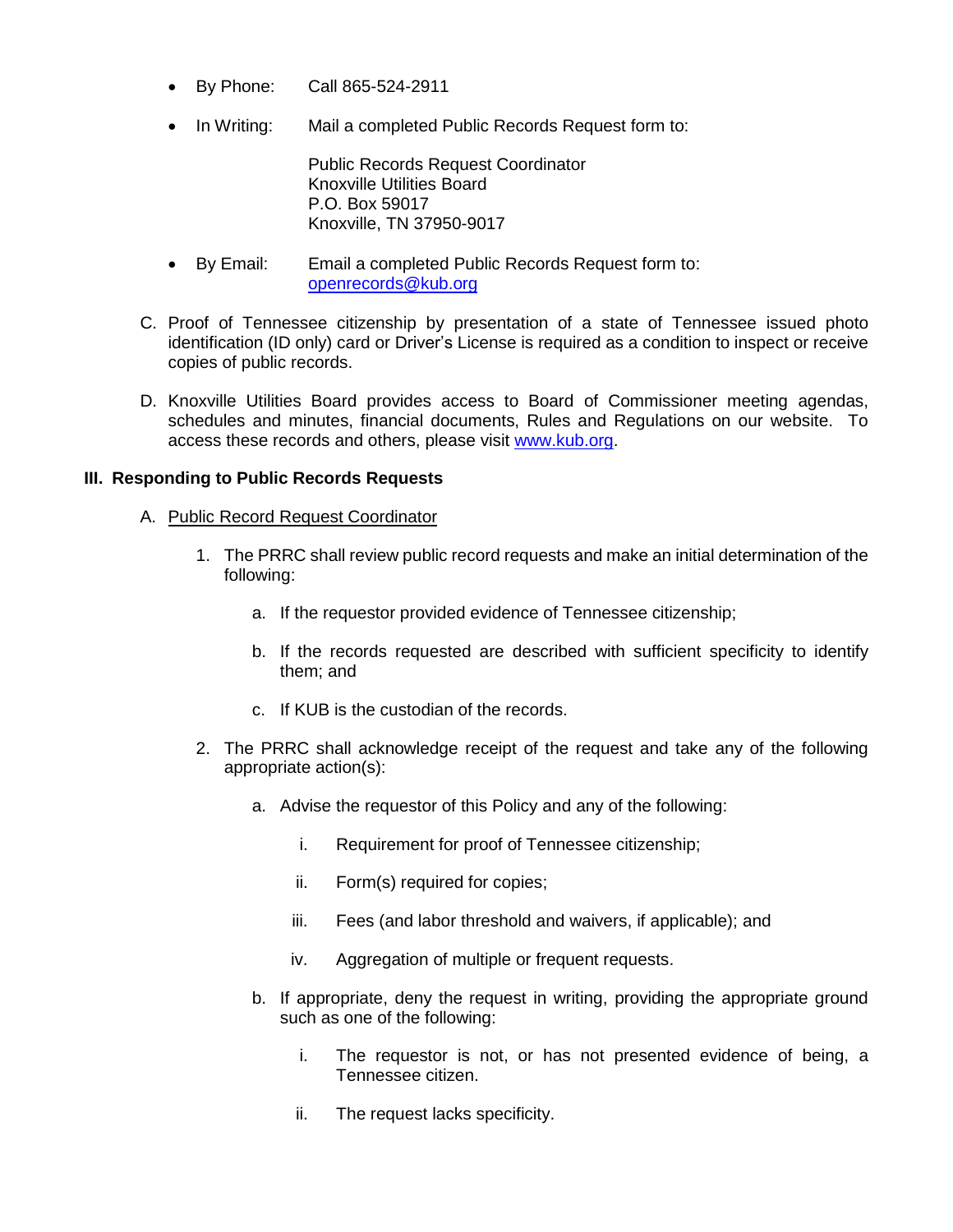- iii. An exemption makes the record not subject to disclosure under the TPRA. *\*The PRRC will provide the exemption in the written denial letter.*
- iv. KUB is not the custodian of the requested records.
- v. The records do not exist.
- c. If appropriate, contact the requestor to see if the request can be narrowed.
- d. Forward the records request to the appropriate records custodian.
- e. If requested records are in the custody of a different governmental entity, and the PRRC knows the correct governmental entity, advise the requestor of the correct governmental entity and PRRC for that entity if known.

#### B. Records Custodian

- 1. Upon receiving a public records request, a records custodian shall promptly make requested public records available in accordance with Tenn. Code Ann. § 10-7-503. If the records custodian is uncertain that an applicable exemption applies, the custodian may consult with the PRRC, counsel, or the Office of Open Records Counsel (OORC.)
- 2. If not practicable to promptly provide requested records because additional time is necessary to determine whether the requested records exist; to search for, retrieve, or otherwise gain access to records; to determine whether the records are open; to redact records; or for other similar reasons, then a records custodian shall, within seven (7) business days from the records custodian's receipt of the request, send the requestor a completed Public Records Request Response Form, based on the form developed by the OORC.
- 3. If a records custodian denies a public record request, he or she shall deny the request in writing as provided in Section III.A.2.b using the Public Records Request Response Form.
- 4. If a records custodian reasonably determines production of records should be segmented because the records request is for a large volume of records, or additional time is necessary to prepare the records for access, the records custodian shall use the Public Records Request Response Form to notify the requestor that production of the records will be in segments and that a records production schedule shall be provided as expeditiously as practicable. If appropriate, the records custodian shall contact the requestor to see if the request can be narrowed.
- 5. If a records custodian discovers records responsive to a records request were omitted, the records custodian will contact the requestor concerning the omission and produce the records as quickly as practicable.

#### C. Redaction

1. If a record contains confidential information or information that is not open for public inspection, the records custodian shall prepare a redacted copy prior to providing access. If questions arise concerning redaction, the records custodian will coordinate with counsel or other appropriate parties regarding review and redaction of records.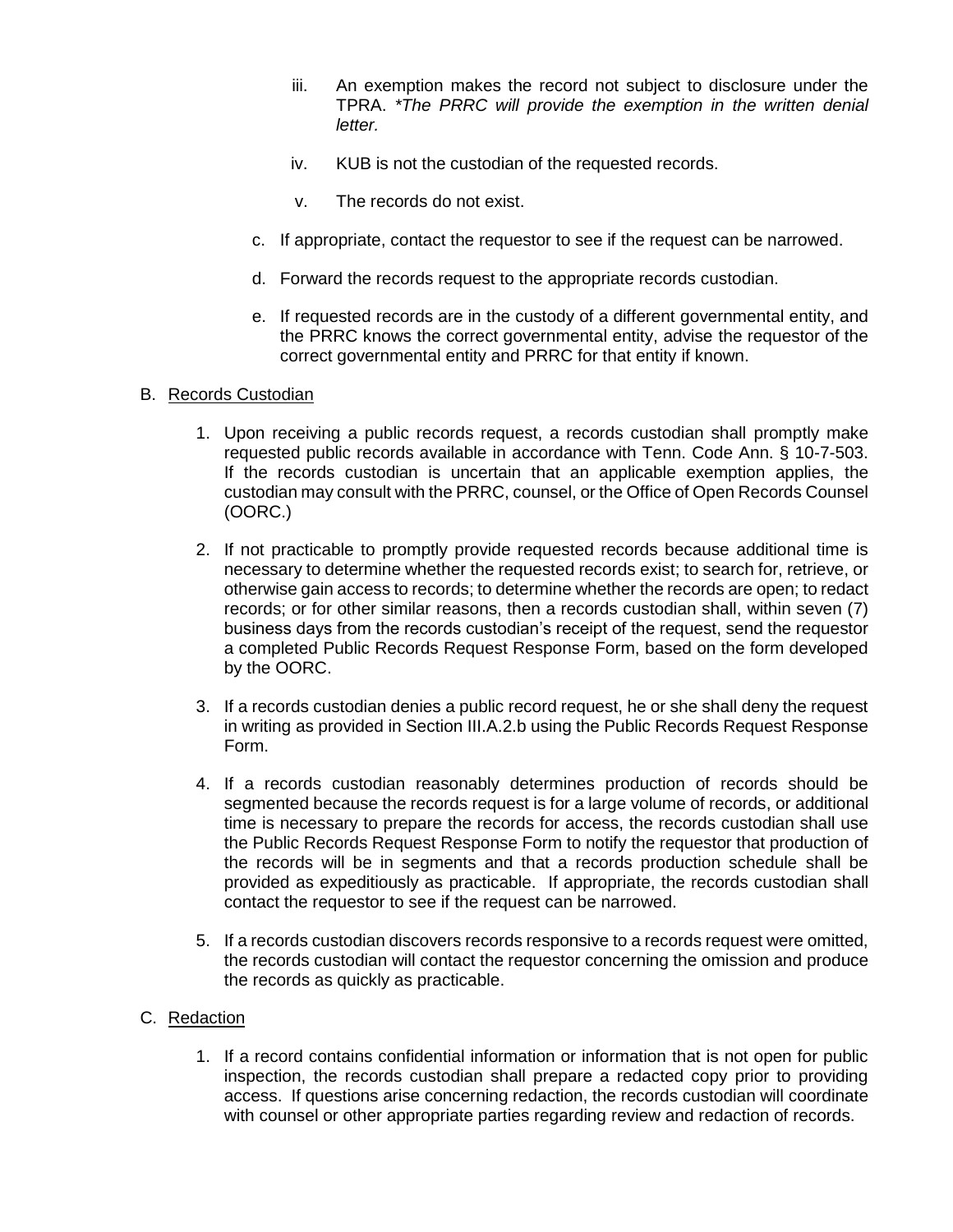2. Whenever a redacted record is provided, a records custodian shall provide the requestor with the basis for redaction. The basis given for redaction shall be general in nature and not disclose confidential information.

#### **IV. Inspection of Records**

- A. There shall be no charge for inspection of open public records.
- B. The location for inspection of records within the offices of KUB shall be determined by either the PRRC or the records custodian.
- C. Under reasonable circumstances, the PRRC or a records custodian may require an appointment for inspection or may require inspection of records at an alternate location.

#### **V. Copies of Records**

- A. A records custodian shall promptly respond to a public record request for copies in the most economic and efficient manner practicable.
- B. Copies will be available for pickup at a location specified by the records custodian.
- C. Upon payment for postage, copies will be delivered to the requestor's home address by the United States Postal Service or other means of delivery as deemed necessary.
- D. A requestor will be allowed to make copies of records with personal equipment.

#### **VI. Fees and Charges and Procedures for Billing and Payment**

- A. No charges will be assessed for copies unless the total cost of copies and labor exceed \$5.00.
- B. PRRC shall provide requestors with an itemized estimate of the charges on the Public Records Request Estimated Cost Form prior to producing copies of records and may require pre-payment of such charges before producing requested records.
- C. Fees and charges are as follows:
	- 1. \$0.15 per page for letter and legal size black and white copies.
	- 2. \$0.50 per page for letter and legal size color copies
	- 3. Actual production cost for oversized paper, flash drive, cd or other item used to produce copies.
	- 4. Labor when it exceeds 2 hours.
	- 5. If an outside vendor is used, the actual costs assessed by the vendor.
	- 6. KUB will charge a reasonable fee for the reproduction of any KUB public record that has commercial value as allowed by state law.
- D. Payment may be made in cash or by check payable to Knoxville Utilities Board presented to the PRRC.
- E. Copies of records will not be released until payment is received.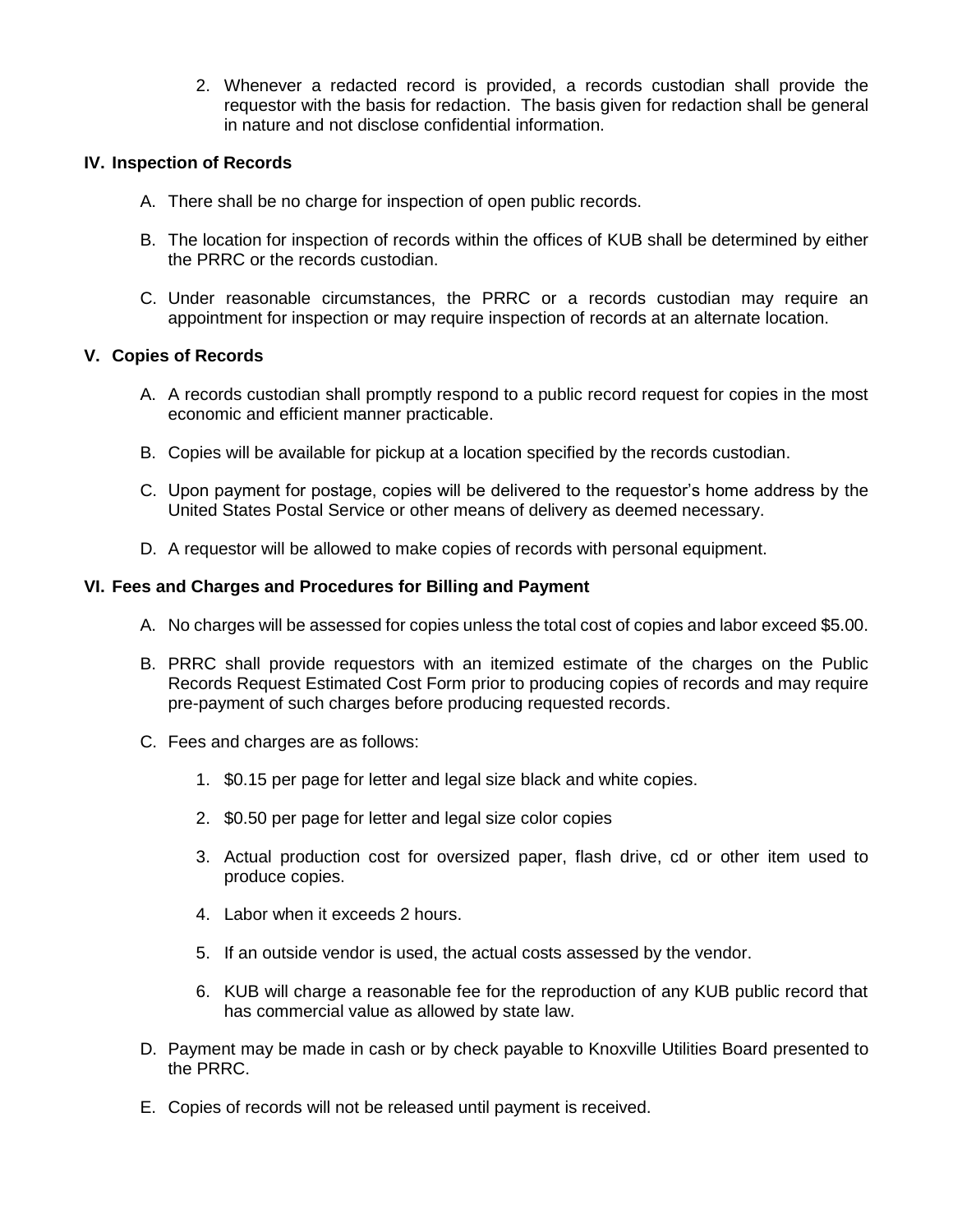#### **VII.Waiver of Rules for Access to Public Records**

- A. *Customers or Employees:* Customers or employees requesting to inspect their own records will not be subject to the rules requiring a formal request and cost recovery, but shall be required to supply proper identification before access to the records is allowed.
- B. *Law Enforcement Agencies:* Requests for inspection of public records by law enforcement agencies via subpoena or other means are not subject to the rules requiring a formal request and cost recovery, and will be submitted to the PRRC.

#### **VIII. Amendment Authority**

In accordance with Resolution 1358, the Board's Audit and Finance committee has the authority to amend this policy to maintain compliance with state law and protect KUB's interest as permitted by state law. The President and CEO has authority to adopt additional procedures as may be necessary to guide employees in their responsibilities for adhering to this policy.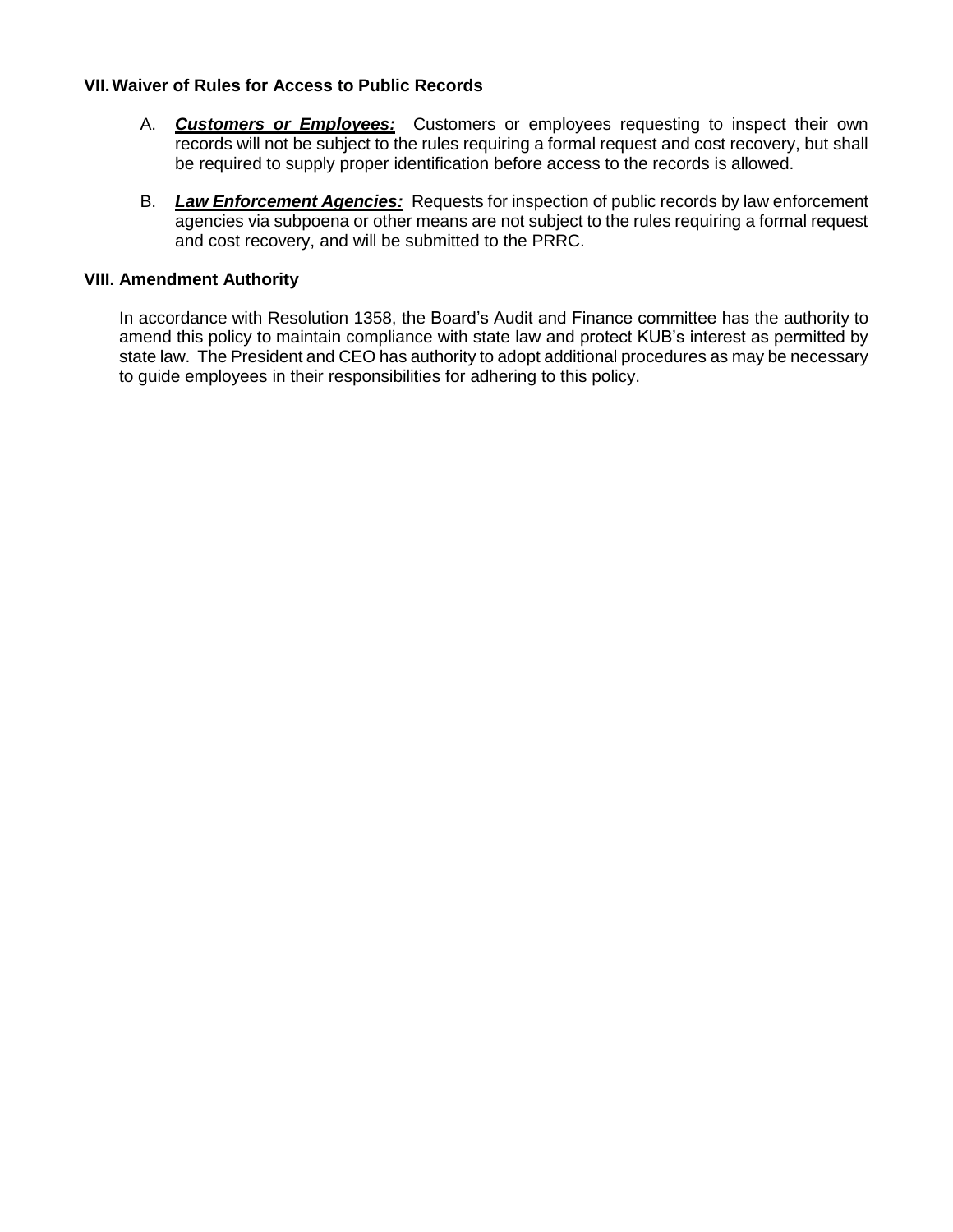

*The Tennessee Public Records Act (TPRA) grants Tennessee citizens the right to access open public records that exist at the time of the request. The TPRA does not require records custodians to compile information or create or recreate records that do not exist.*

**To:** Public Records Request Coordinator Knoxville Utilities Board P.O. Box 59017 Knoxville, TN 37950-9017

**From:**

Requestor's Full Name Address **Phone Number** Phone Number *(Please include an address for any TPRA required written response)*

**Are you a Tennessee citizen?** □ Yes □ No

- **Request:** □ Inspection (The TPRA does not permit fees or require a written request for inspection only.)
	- □ Copy/Duplicate

\_\_\_\_\_\_\_\_\_\_\_\_\_\_.

If costs for copies are assessed, the requestor has a right to receive an estimate. Do you wish to waive your right to an estimate and agree to pay copying and duplication costs in an amount not to exceed \$<br>
<br>
2 If so, initial here:

**Delivery preference:** □ On-Site Pick-Up USPS First-Class Mail Electronic Other:

#### **Records Requested:**

Provide a detailed description of the record(s) requested, including: (1) type of record; (2) timeframe or dates for the records sought; and (3) subject matter or key words related to the records. Under the TPRA, record requests must be sufficiently detailed to enable a governmental entity to identify the specific records sought. As such, your record request must provide enough detail to enable the records custodian responding to the request to identify the specific records you are seeking.

\_\_\_\_\_\_\_\_\_\_\_\_\_\_\_\_\_\_\_\_\_\_\_\_\_\_\_\_\_\_\_\_\_\_\_\_\_\_\_\_\_\_\_\_\_\_\_\_\_\_\_\_\_\_\_\_\_\_\_\_\_\_\_\_\_\_\_\_\_\_\_\_\_\_\_\_ \_\_\_\_\_\_\_\_\_\_\_\_\_\_\_\_\_\_\_\_\_\_\_\_\_\_\_\_\_\_\_\_\_\_\_\_\_\_\_\_\_\_\_\_\_\_\_\_\_\_\_\_\_\_\_\_\_\_\_\_\_\_\_\_\_\_\_\_\_\_\_\_\_\_\_\_ \_\_\_\_\_\_\_\_\_\_\_\_\_\_\_\_\_\_\_\_\_\_\_\_\_\_\_\_\_\_\_\_\_\_\_\_\_\_\_\_\_\_\_\_\_\_\_\_\_\_\_\_\_\_\_\_\_\_\_\_\_\_\_\_\_\_\_\_\_\_\_\_\_\_\_\_ \_\_\_\_\_\_\_\_\_\_\_\_\_\_\_\_\_\_\_\_\_\_\_\_\_\_\_\_\_\_\_\_\_\_\_\_\_\_\_\_\_\_\_\_\_\_\_\_\_\_\_\_\_\_\_\_\_\_\_\_\_\_\_\_\_\_\_\_\_\_\_\_\_\_\_\_ \_\_\_\_\_\_\_\_\_\_\_\_\_\_\_\_\_\_\_\_\_\_\_\_\_\_\_\_\_\_\_\_\_\_\_\_\_\_\_\_\_\_\_\_\_\_\_\_\_\_\_\_\_\_\_\_\_\_\_\_\_\_\_\_\_\_\_\_\_\_\_\_\_\_\_\_ \_\_\_\_\_\_\_\_\_\_\_\_\_\_\_\_\_\_\_\_\_\_\_\_\_\_\_\_\_\_\_\_\_\_\_\_\_\_\_\_\_\_\_\_\_\_\_\_\_\_\_\_\_\_\_\_\_\_\_\_\_\_\_\_\_\_\_\_\_\_\_\_\_\_\_\_ \_\_\_\_\_\_\_\_\_\_\_\_\_\_\_\_\_\_\_\_\_\_\_\_\_\_\_\_\_\_\_\_\_\_\_\_\_\_\_\_\_\_\_\_\_\_\_\_\_\_\_\_\_\_\_\_\_\_\_\_\_\_\_\_\_\_\_\_\_\_\_\_\_\_\_\_ \_\_\_\_\_\_\_\_\_\_\_\_\_\_\_\_\_\_\_\_\_\_\_\_\_\_\_\_\_\_\_\_\_\_\_\_\_\_\_\_\_\_\_\_\_\_\_\_\_\_\_\_\_\_\_\_\_\_\_\_\_\_\_\_\_\_\_\_\_\_\_\_\_\_\_\_

\_\_\_\_\_\_\_\_\_\_\_\_\_\_\_\_\_\_\_\_\_\_\_\_

Signature of Requestor and Date Submitted Signature of Public Records Request Coordinator and Date Received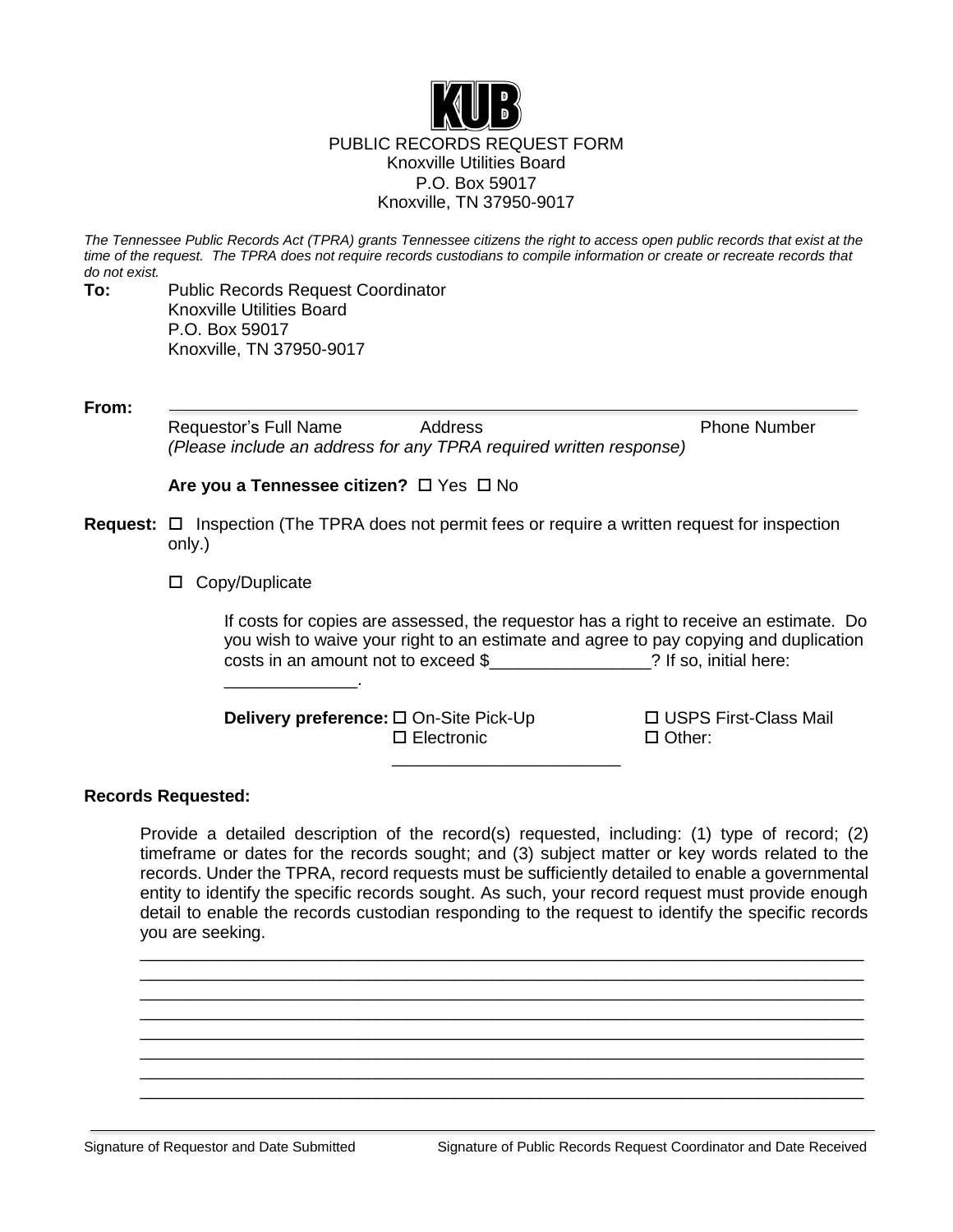

## PUBLIC RECORDS REQUEST RESPONSE FORM Knoxville Utilities Board P.O. Box 59017 Knoxville, TN 37950-9017 [Date]

[Requestor's Name and Contact Information]:

In response to your records request received on [Date Request Received], our office is taking the action(s) indicated below:

| $\Box$ The public record(s) responsive to your request will be made available for inspection: |
|-----------------------------------------------------------------------------------------------|
| Location:                                                                                     |
| Date & Time:                                                                                  |

 $\Box$  Copies of public record(s) responsive to your request are:

- □ Attached;
- $\Box$  Available for pickup at the following location:
- $\overline{\phantom{a}}$  ; or  $\square$  Being delivered via:  $\square$  USPS First-Class Mail  $\square$  Electronically  $\square$  Other: \_\_\_\_\_\_\_\_\_.
- $\Box$  Your request is denied on the following grounds:
	- $\Box$  Your request was not sufficiently detailed to enable identification of the specific requested record(s). You need to provide additional information to identify the requested record(s).
	- $\Box$  No such record(s) exists or this office does not maintain record(s) responsive to your request.
	- $\Box$  No proof of Tennessee citizenship was presented with your request. Your request will be reconsidered upon presentation of an adequate form of identification.
	- □ You are not a Tennessee citizen.
	- $\Box$  You have not paid the estimated copying/production fees.

\_\_\_\_\_\_\_\_\_\_\_\_\_\_\_\_\_\_\_\_\_\_\_\_\_\_\_\_\_\_\_\_\_\_\_\_\_\_\_\_\_\_\_\_\_\_\_\_\_\_\_\_\_\_.

 $\Box$  The following state, federal, or other applicable law prohibits disclosure of the requested records:

\_\_\_\_\_\_\_\_\_\_\_\_\_\_\_\_\_\_\_\_\_\_\_\_\_\_\_\_\_\_\_\_\_\_\_\_\_\_\_\_\_\_\_\_\_\_\_\_\_\_\_\_\_\_\_\_\_\_\_\_\_\_\_\_\_\_\_\_\_\_\_\_\_.

- $\Box$  It is not practicable for the records you requested to be made promptly available for inspection and/or copying because:
	- $\Box$  It has not yet been determined that records responsive to your request exist; or
	- $\Box$  The office is still in the process of retrieving, reviewing, and/or redacting the requested records.

The time reasonably necessary to produce the record(s) or information and/or to make a determination of a proper response to your request is:

If you have any additional questions regarding your record request, please contact [Records Custodian or Public Records Request Coordinator].

Sincerely,

[Records Custodian or Public Record Request Coordinator] [Name, Title, and Contact Information]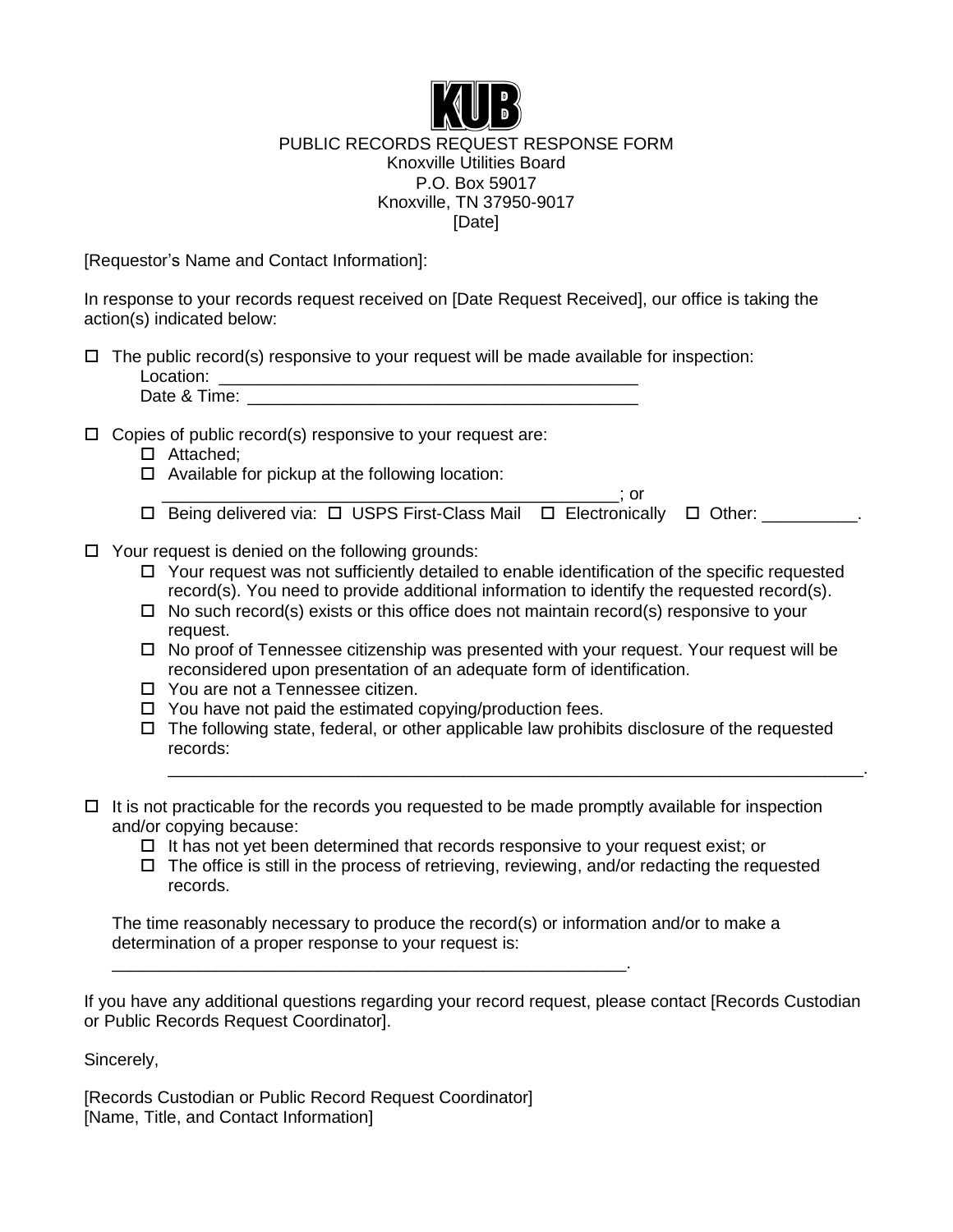

## PUBLIC RECORDS REQUEST ESTIMATED COSTS FORM Knoxville Utilities Board P.O. Box 59017 Knoxville, TN 37950-9017

[Date]

[Requestor's Name and Contact Information]:

When KUB is asked to reproduce its records, the actual cost to reproduce the requested public records will be charged to the requesting party. The reproduction charge will include KUB's cost to copy the records and the labor cost to research and retrieve the information. The minimum copy charge for record reproduction is in accordance with the State of Tennessee Office Of Open Records Counsel's Schedule of Reasonable Charges, Tenn. Code Ann. §8-4-604. Requests requiring more than two hours to fulfill will be charged an hourly labor cost to provide the information requested.

Fees and charges are as follows:

- 1. \$0.15 per page for letter and legal size black and white copies.
- 2. \$0.50 per page for letter and legal size color copies
- 3. Actual production cost for oversized paper, flash drive, cd or other item used to produce copies.
- 4. Labor when it exceeds 2 hours.
- 5. If an outside vendor is used, the actual costs assessed by the vendor.

In response to your records request received on [Date Request Received], we have estimated the following costs for copies and/or labor:

Copies: \_\_\_\_\_\_\_\_\_\_\_

Labor:

Total: \_\_\_\_\_\_\_\_\_\_\_

If you have any questions regarding your cost estimate, please contact [Records Custodian or Public Records Request Coordinator].

Sincerely,

[Records Custodian or Public Record Request Coordinator] [Name, Title, and Contact Information]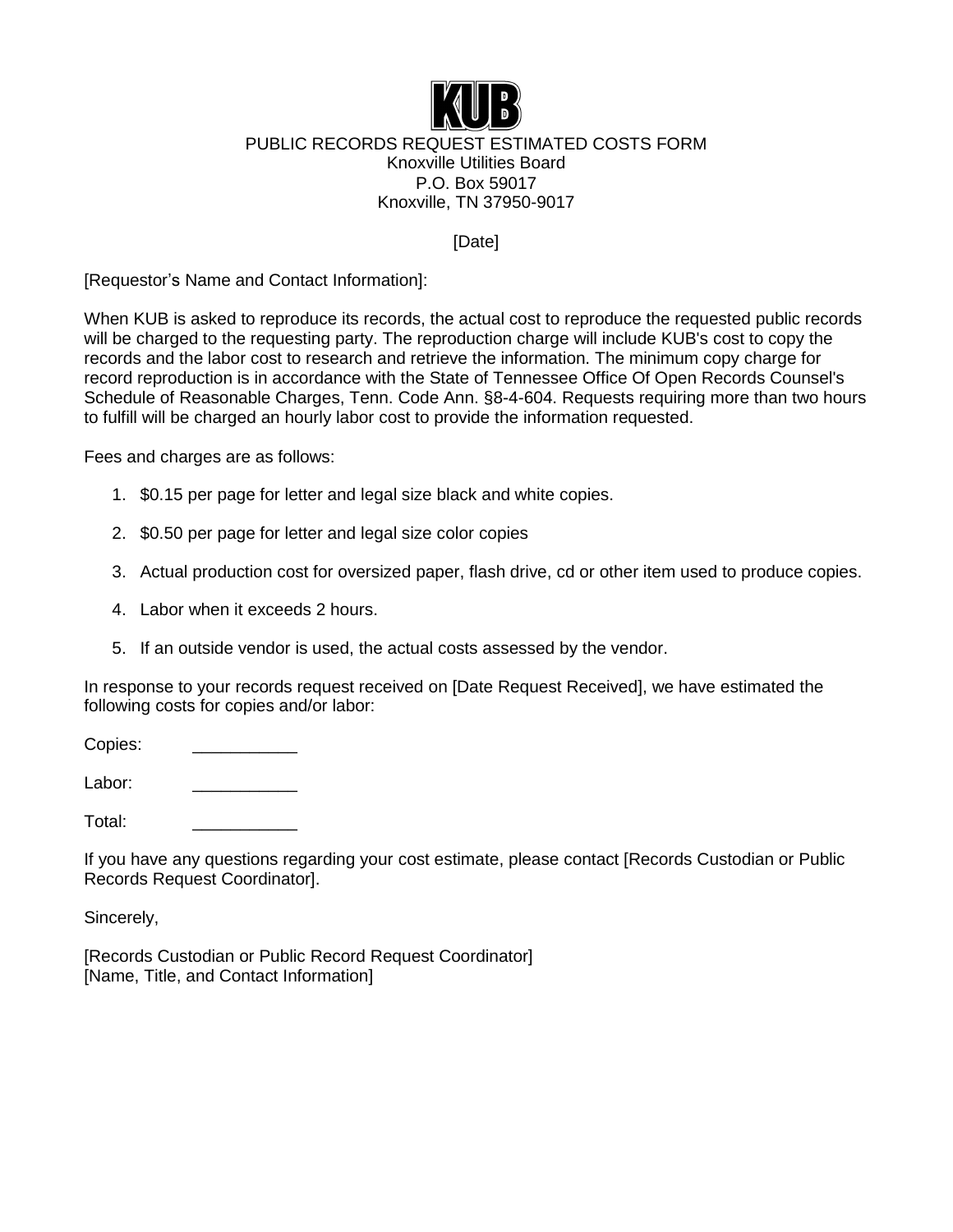## **Knoxville Utilities Board Board Meeting Minutes Thursday, February 16, 2017, Noon**

## **Call to Order**

The Knoxville Utilities Board met in regular session in the Larry A. Fleming Board Room at 445 S. Gay Street, on Thursday, February 16, 2017, pursuant to the public notice published in the January 7, 2017, edition of the *News Sentinel*. Chair Herbert called the meeting to order at 12:00 p.m.

## **Roll Call**

Commissioners Present: Jerry Askew, Kathy Hamilton, Celeste Herbert, Sara Pinnell, Tyvi Small, Nikitia Thompson, and John Worden

Commissioners Absent: None

## **Approval of Minutes**

The Minutes of the January 19, 2017, Board Meeting were approved as distributed upon a motion by Commissioner Small and seconded by Commissioner Thompson.

## **Old Business**

None

#### **New Business**

**Resolution 1356, A Resolution Requesting the City Council of the City of Knoxville to Pass a Resolution Setting the Tax Equivalent Payments for the Electric and Gas Systems for the Fiscal Year Beginning July 1, 2016 and Providing for the Allocation and Distribution of Such Payments to the Affected Taxing Jurisdictions**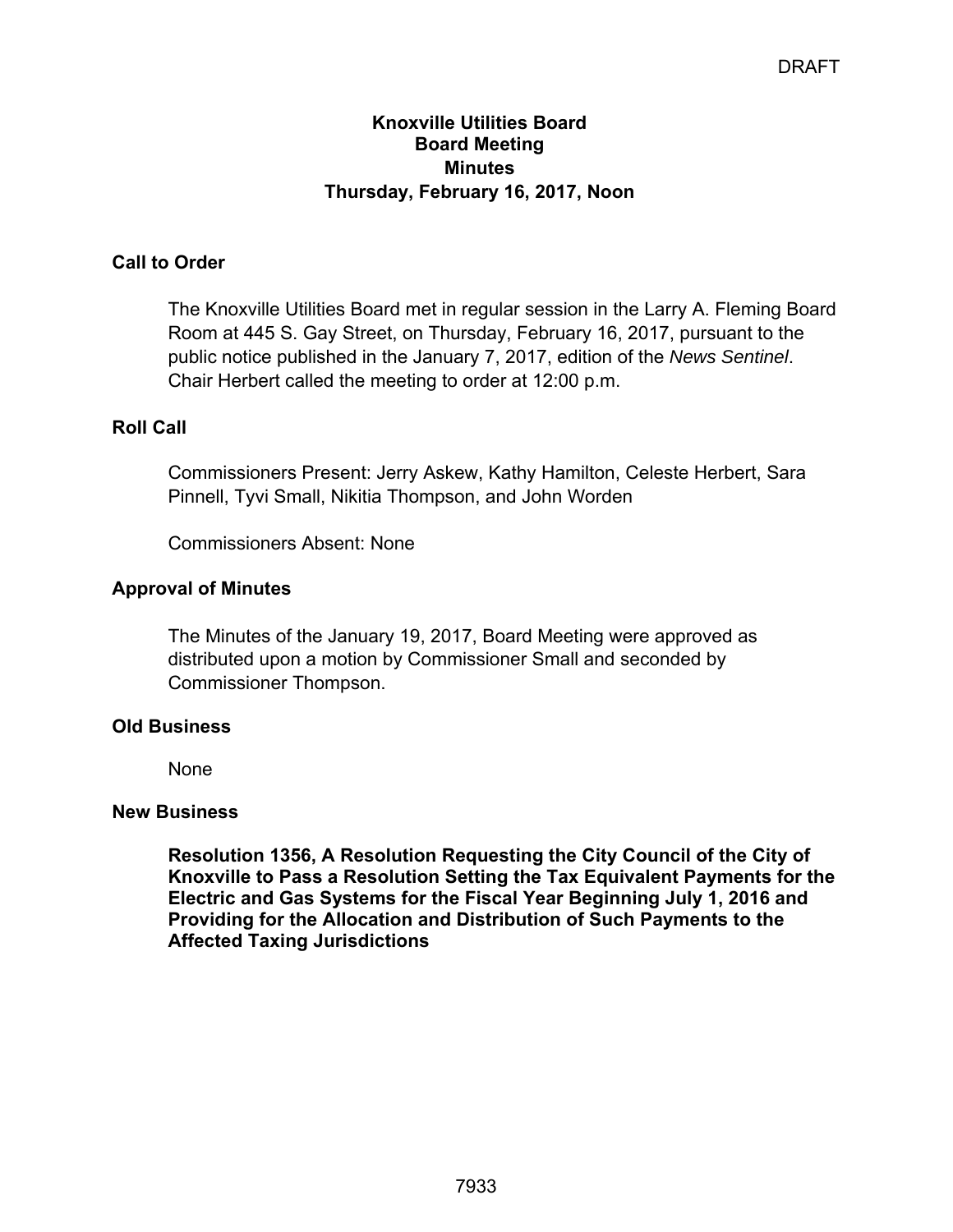## February 16, 2017

President Roach recognized Mark Walker, Senior Vice President and Chief Financial Officer, who reviewed the proposed tax equivalent payments and distribution of payments for the electric and gas systems for fiscal year 2017. He advised that state law requires that City Council adopt a resolution setting the amount of the electric and gas payments and providing for their distribution. Mr. Walker noted that the proposed electric and gas payments were the maximum amounts permitted by state law.

President Roach recommended adoption of Resolution 1356 on first and final reading. Her written recommendation is included in Attachment 1.

Upon a motion by Commissioner Askew and a second by Commissioner Hamilton, Resolution 1356 *(Attachment 1)* was adopted by a roll call vote on first and final reading. The following Commissioners voted "aye": Askew, Hamilton, Herbert, Pinnell, Small, Thompson, and Worden. No Commissioner voted "nay".

## **Resolution 1357, A Resolution Authorizing the Condemnation and the Taking of Utility Easements as may be Necessary in Support of the Tennessee Department of Transportation's (TDOT's) Chapman Highway Improvements Project**

President Roach advised Commissioners that TDOT expedited a project on Chapman Highway which will require KUB to replace electric utilities. She advised that KUB has started the process to acquire easements but this project is on a short timeframe and therefore we are asking for blanket condemnation authority. She recognized Paul Randolph, Vice President of Energy Systems Engineering, to discuss the details of the proposed resolution.

President Roach recommended adoption of Resolution 1357 on first and final reading. Her written recommendation is included in Attachment 2.

Upon a motion by Commissioner Worden and a second by Commissioner Pinnell, Resolution 1357 *(Attachment 2)* was adopted by a roll call vote on first and final reading. The following Commissioners voted "aye": Askew, Hamilton, Herbert, Pinnell, Small, Thompson, and Worden. No Commissioner voted "nay".

## **President's Report**

## **Grid Modernization**

President Roach reminded Commissioners that in March of last year we presented our 4-year plan to roll out advanced meters to all KUB customers as the first phase of our Grid Modernization program. This phase of the program, is called Meter Modernization, began in July of 2016. She recognized Eddie Black, Senior Vice President and the executive sponsor of this initiative, to provide a status report.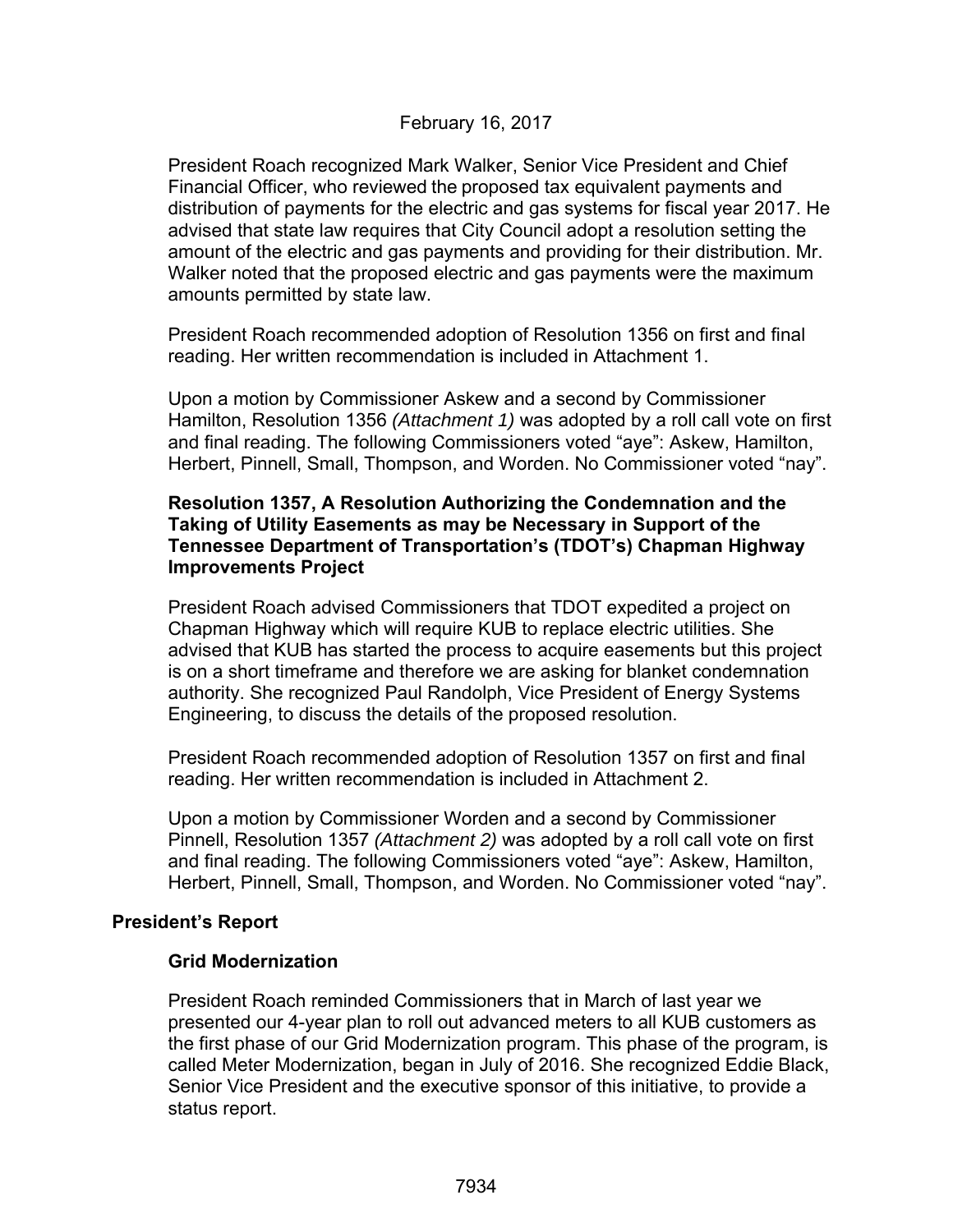## **Corporate Services Solar Project**

President Roach reminded Commissioners that staff had discussed several environmental initiatives with the Board last April, including the rooftop solar project at the Hoskins Operations Center. She recognized Chris Wilson, Manager of Properties and Transportation, to provide an update on the rooftop solar project.

## **West Jackson Avenue Project**

President Roach advised Commissioners that KUB recently completed utility construction on Jackson Avenue in advance of the City's upcoming streetscapes project. The utility construction was done by KUB's Underground Construction Department at a significant cost savings and resulted in positive customer feedback. She recognized Jamie Davis, Manager of Underground Construction, to provide a recap of the project.

#### **Other Business**

None

## **Adjournment**

l

There being nothing further to come before the Board, Chair Herbert declared the meeting adjourned at 12:55 p.m.

John Worden, Vice Chair

Mark Walker, Board Secretary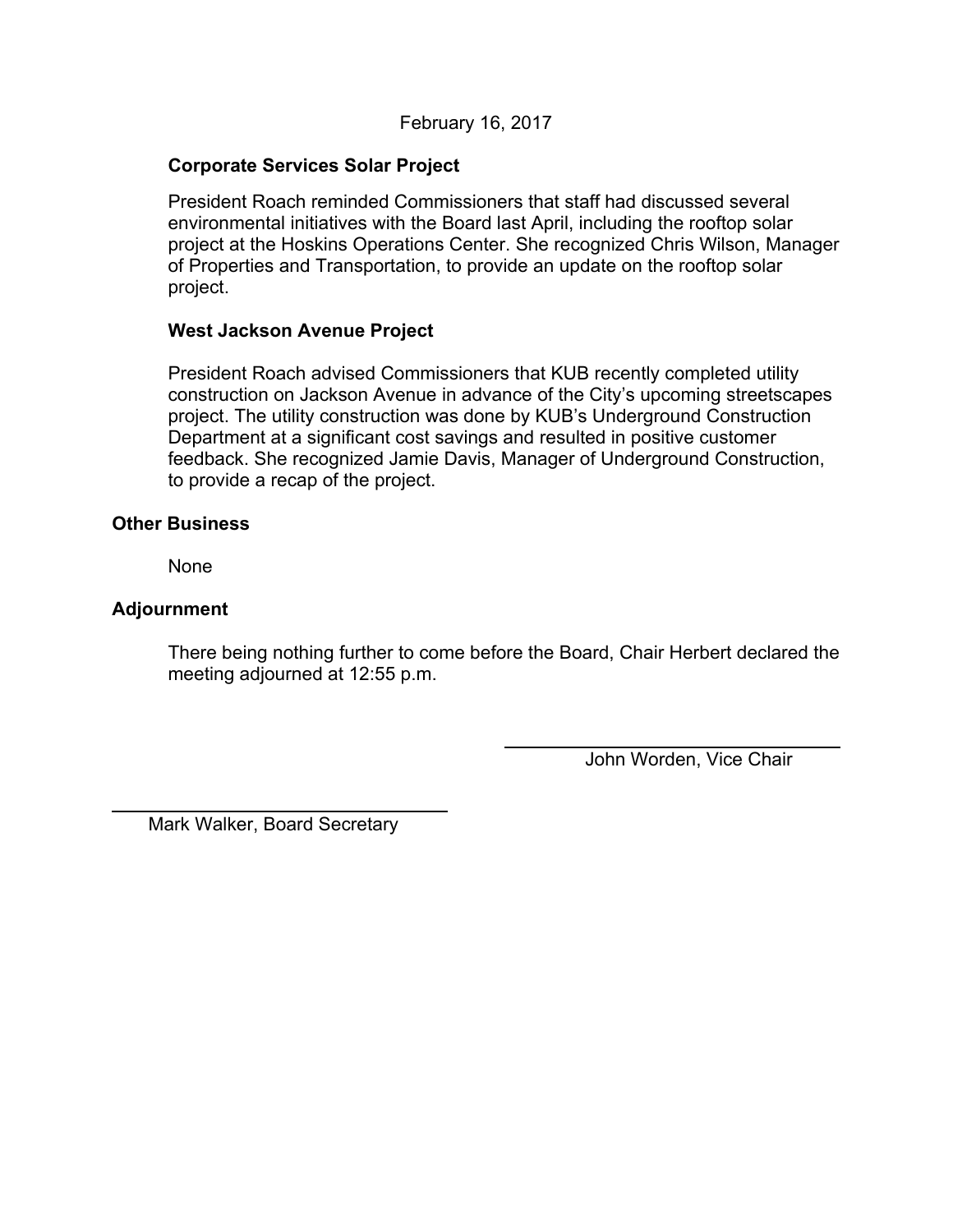# **Attachments**

| Attachment 1 | Recommendation Letter and Resolution 1356, A Resolution      | Page(s)       |
|--------------|--------------------------------------------------------------|---------------|
|              | Requesting the City Council of the City of Knoxville to Pass | 7937 - 7942   |
|              | a Resolution Setting the Tax Equivalent Payments for the     |               |
|              | Electric and Gas Systems for the Fiscal Year Beginning July  |               |
|              | 1, 2016 and Providing for the Allocation and Distribution of |               |
|              | Such Payments to the Affected Taxing Jurisdictions           |               |
| Attachment 2 | Recommendation Letter and Resolution 1357, A Resolution      | $7943 - 7945$ |
|              | Authorizing the Condemnation and the Taking of Utility       |               |
|              | Easements as may be Necessary in Support of the              |               |
|              | Tennessee Department of Transportation's (TDOT's)            |               |
|              | Chapman Highway Improvements Project                         |               |
|              |                                                              |               |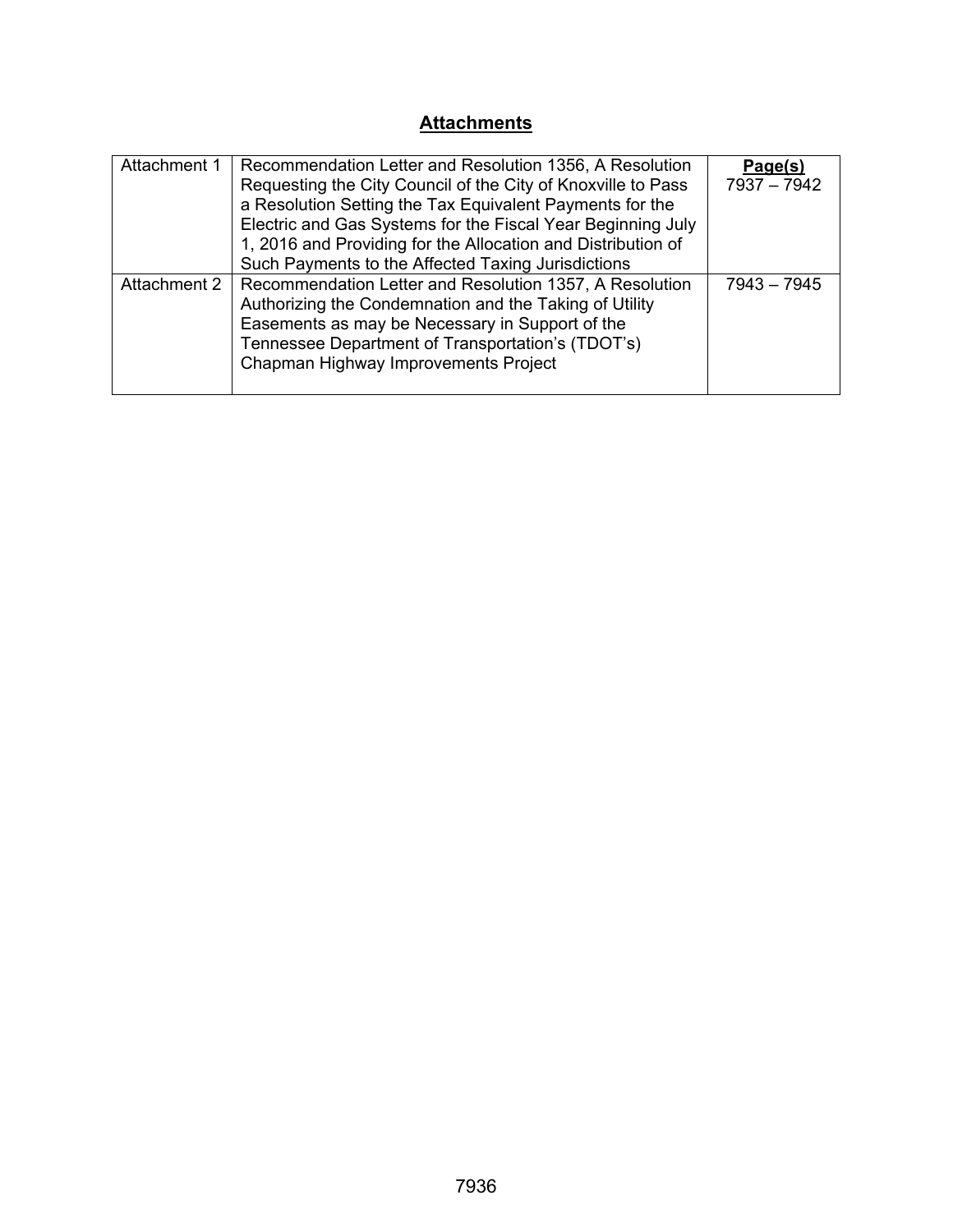

February 10, 2017

Knoxville Utilities Board 445 S. Gay Street Knoxville, Tennessee 37902-1109

Commissioners:

State law requires City Council, as the municipality's governing body, to pass a resolution setting the in lieu of tax payments (tax equivalents) for KUB's electric and gas systems each fiscal year and providing for their distribution to the appropriate taxing jurisdictions.

Tax equivalents for the electric system for fiscal year 2017 are \$14,828,556. Tax equivalents for the gas system for fiscal year 2017 are \$6,987,365. Both electric and gas tax equivalent payments are the maximum amounts provided for under state law. Electric and gas tax equivalent payments will be made to the respective taxing jurisdictions on the last business day of June. An overview of all tax equivalent payments for fiscal year 2017 is attached for your information.

I recommend adoption of Resolution 1356, requesting the City Council of Knoxville to set the in lieu of tax payments for KUB's electric and gas systems and to establish the allocation of payments to the various taxing jurisdictions for the fiscal year ending June 30, 2017.

Respectfully submitted,

Nintha Roach

Mintha E. Roach President and CEO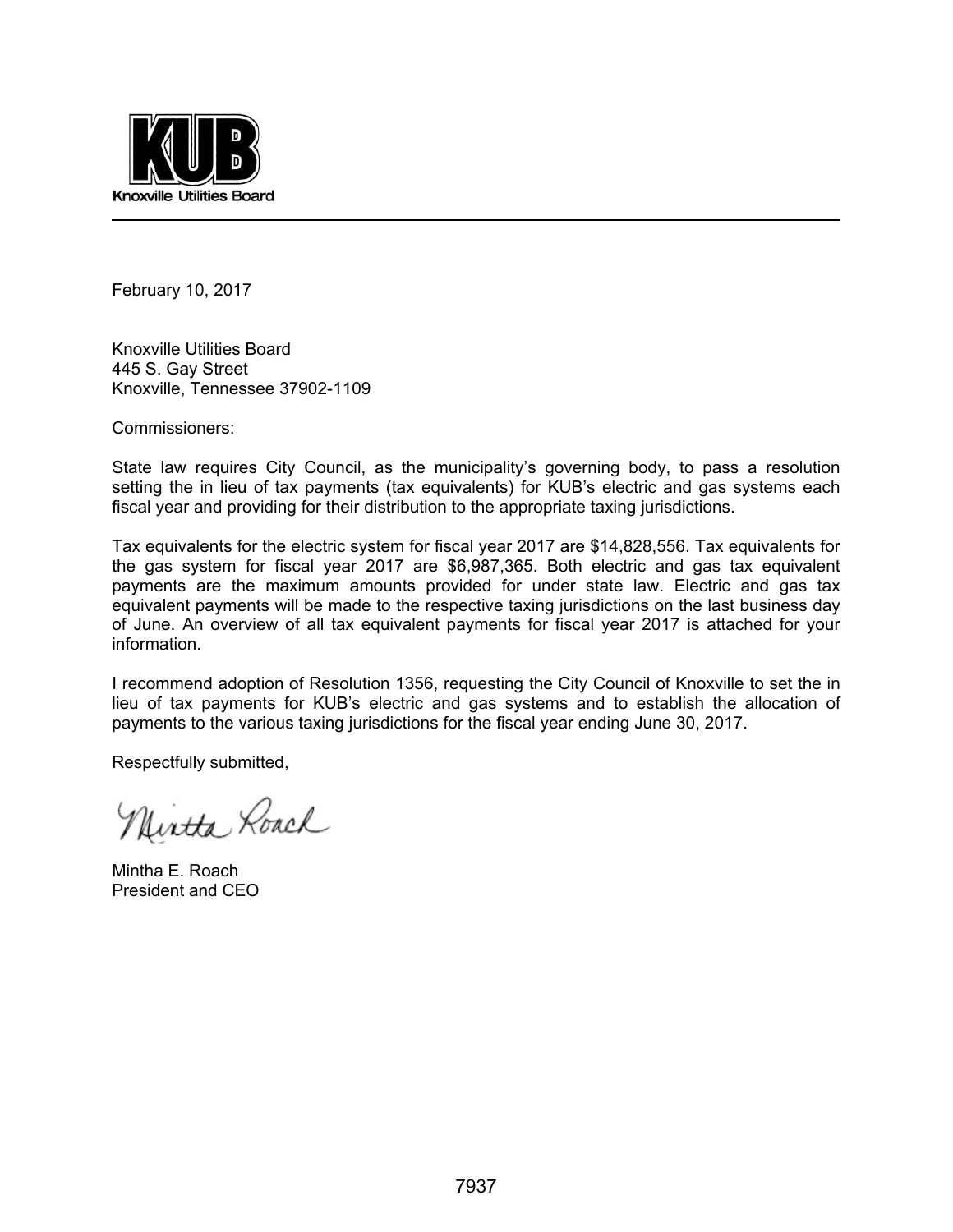# **RESOLUTION NO. 1356**

**A Resolution Requesting the City Council of the City of Knoxville to Pass a Resolution Setting the Tax Equivalent Payments for the Electric and Gas Systems for the Fiscal Year Beginning July 1, 2016 and Providing for the Allocation and Distribution of Such Payments to the Affected Taxing Jurisdictions** 

**Whereas,** in accordance with Section 1101 of the Charter of the City of Knoxville, the purchase, sale, and distribution of electric and gas services by the City of Knoxville are under the jurisdiction, control, and management of the Knoxville Utilities Board ("KUB"); and

**Whereas,** the state of Tennessee adopted electric and gas tax equivalent statutes in 1987 (TCA Sections 7-52-301 et seq. and Sections 7-39-401 et seq.) in order to gain uniformity with respect to payments in lieu of taxes on the property and operations of all electric and gas systems owned and operated by incorporated cities or towns, by counties, and by metropolitan governments in the state of Tennessee; and

**Whereas,** the statutes provide that every municipality may cause an amount to be paid from its electric and/or gas system revenues for tax equivalents which, in the judgment of the municipality's governing body (i.e. City Council of Knoxville), after consultation with the supervisory body (i.e. KUB), represents the fair share cost of government to be borne by the electric system and/or gas system; and

**Whereas,** the statutes include formulas which establish the maximum annual tax equivalent payment for electric and gas systems; and

**Whereas,** the statutes provide the basis for the allocation and distribution of tax equivalent payments to the various taxing jurisdictions, except to the extent any such payments were allocated and distributed under established arrangements in existence immediately prior to the adoption of the statutes; and

 **Whereas,** KUB had an established arrangement for the allocation and distribution of electric and gas system tax equivalent payments, as defined by the statutes, in existence immediately prior to the adoption of said statutes; and

**Whereas,** KUB has prepared a proposed resolution for passage by the City Council of Knoxville, a copy of which resolution is attached hereto and made a part hereof (hereinafter referred to as the "Proposed Resolution").

**Now, Therefore, Be It Hereby Resolved by the Board of Commissioners of the Knoxville Utilities Board:**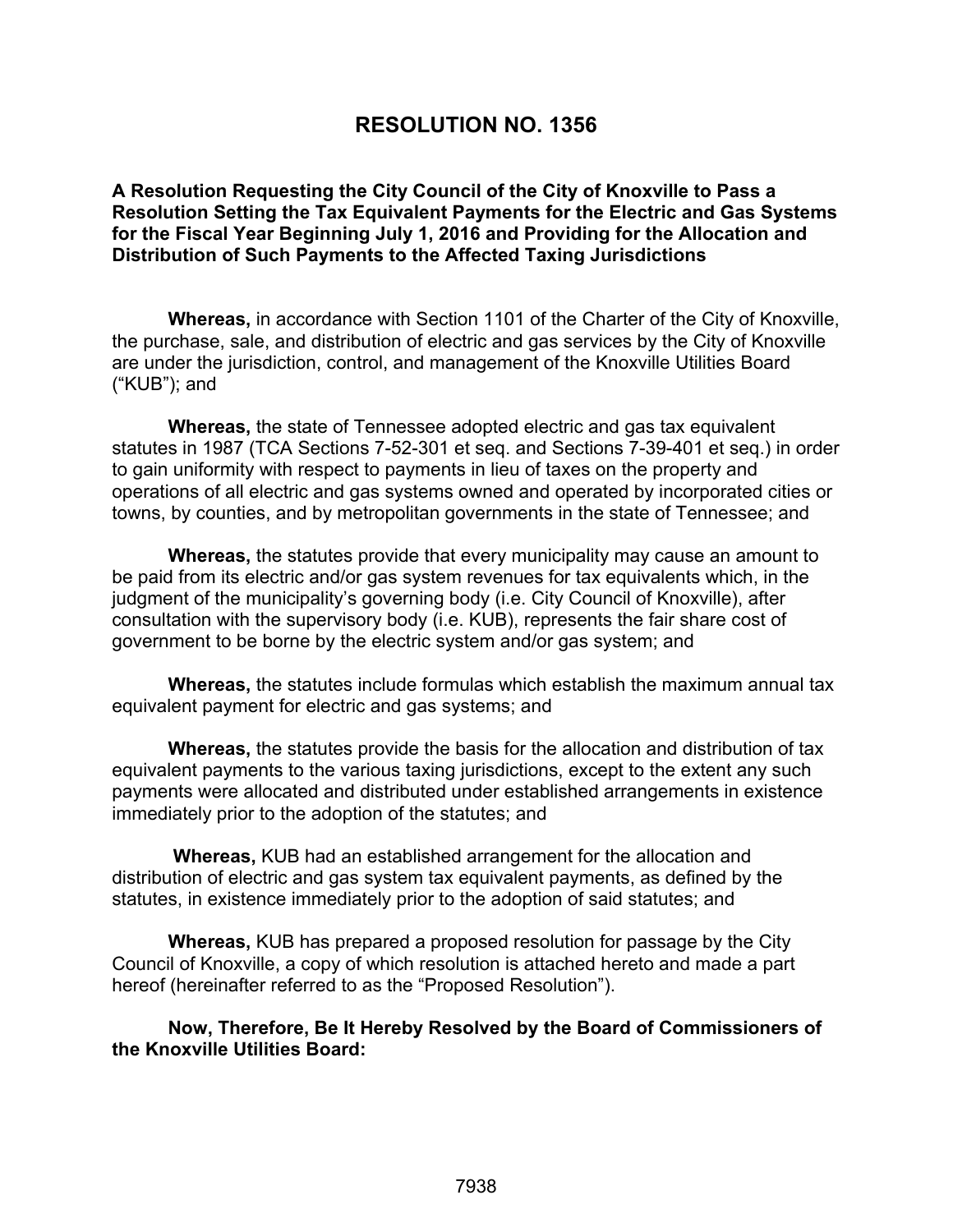**Section 1.** That the KUB Board of Commissioners (the "Board"), after due consideration, finds that it is in the best interest of KUB and the City of Knoxville to make electric and gas tax equivalent payments for the fiscal year beginning July 1, 2016, totaling \$14,828,556 for the electric system and \$6,987,365 for the gas system (hereinafter referred to as "Tax Equivalents"), with the aforesaid Tax Equivalents being the maximum amounts permitted by law.

**Section 2.** That this Board, after due consideration, finds that the following allocation and distribution of the aforesaid Tax Equivalents to the following taxing jurisdictions is required under the applicable statutes:

|                        | Electric<br><b>Tax Equivalents</b> | Gas<br><b>Tax Equivalents</b> | Total<br><b>Tax Equivalents</b> |
|------------------------|------------------------------------|-------------------------------|---------------------------------|
| City of Knoxville      | \$7,472,820                        | \$3,739,824                   | \$11,212,644                    |
| <b>Knox County</b>     | 6,499,444                          | 3,243,136                     | 9,742,580                       |
| <b>Union County</b>    | 337,775                            |                               | 337,775                         |
| <b>Sevier County</b>   | 324,143                            |                               | 324,143                         |
| <b>Grainger County</b> | 133,658                            |                               | 133,658                         |
| Jefferson County       | 39,253                             |                               | 39,253                          |
| <b>Blount County</b>   | 13,276                             |                               | 13,276                          |
| <b>Anderson County</b> | 8,187                              | 2,846                         | 11,033                          |
| Loudon County          |                                    | 1,559                         | 1,559                           |
| Total                  | \$14,828,556                       | \$6,987,365                   | \$21,815,921                    |

**Section 3.** That this Board hereby formally requests City Council to pass the Proposed Resolution, and this Board does hereby adopt, ratify, approve, consent and agree to each and every recital and provision contained in the Proposed Resolution.

**Section 4.** That this Board finds that the statutory obligation for consultation with the supervisory body (KUB) will be fulfilled by the delivery of this resolution to City Council.

 **Section 5.** That upon City Council's passage of the Proposed Resolution, the President and Chief Executive Officer, or the Chief Financial Officer, is hereby authorized and directed to distribute the Tax Equivalents to the respective taxing jurisdictions in accordance with the Proposed Resolution; provided, however, that the amount of such Tax Equivalents to be paid to any taxing jurisdiction specified in the Proposed Resolution shall be appropriately reduced by the aggregate amount of any qualified state, county, city and other local taxes or charges imposed for such fiscal year by or for the benefit of such taxing jurisdiction, said reduction being required by the statutes.

 **Section 6.** That the President and Chief Executive Officer is authorized to deliver copies of this Resolution to the Mayor and City Council as formal evidence of this Board's action in connection therewith.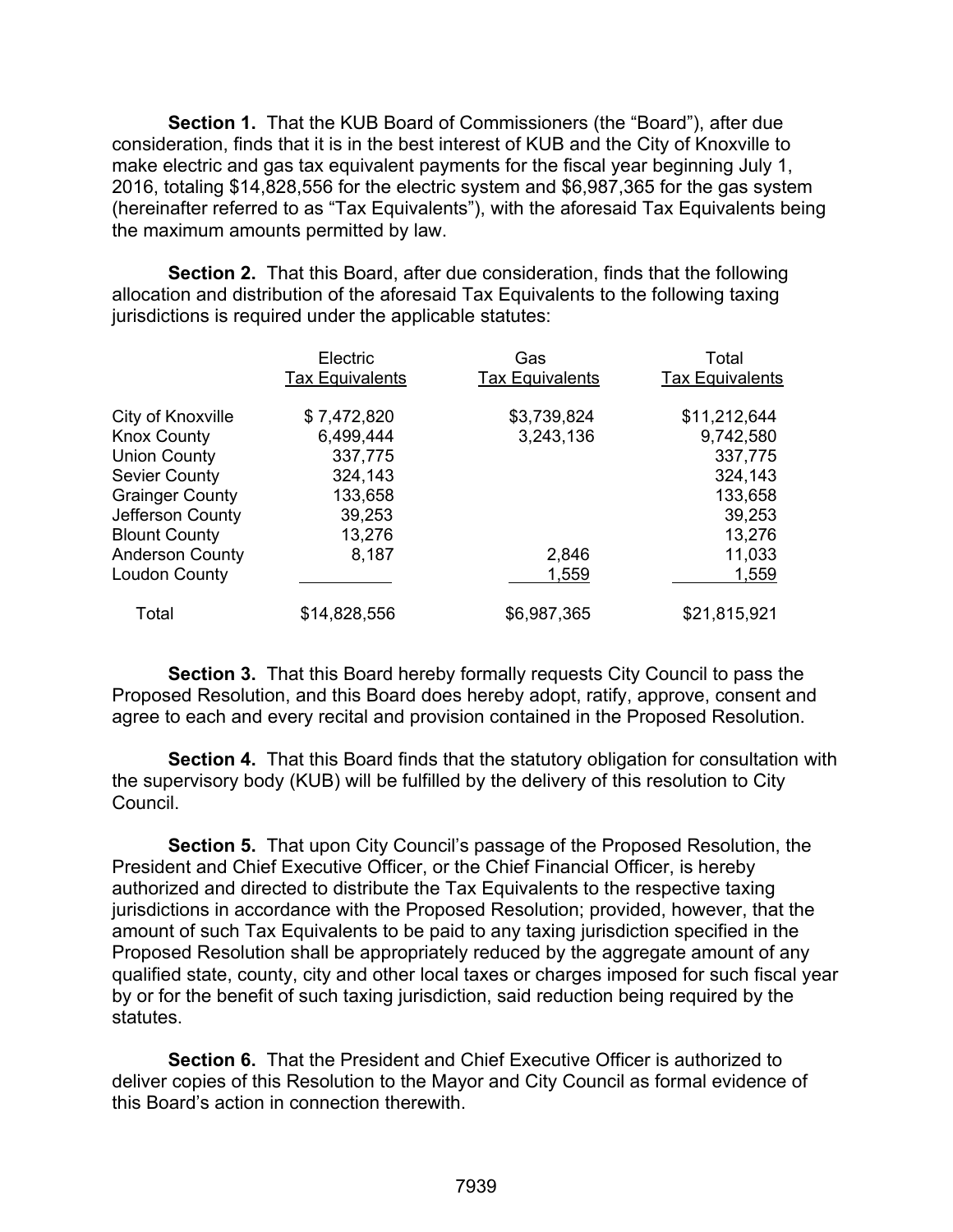**Section 7.** BE IT FURTHER RESOLVED that this Resolution shall take effect from and after its passage.

> Celeste Herbert/s Celeste Herbert, Chair

 Mark Walker/s Mark Walker, Board Secretary

APPROVED ON 1st & FINAL READING: <u>2-16-17</u> EFFECTIVE DATE: 2-16-17 MINUTE BOOK 37 PAGE 7938-7942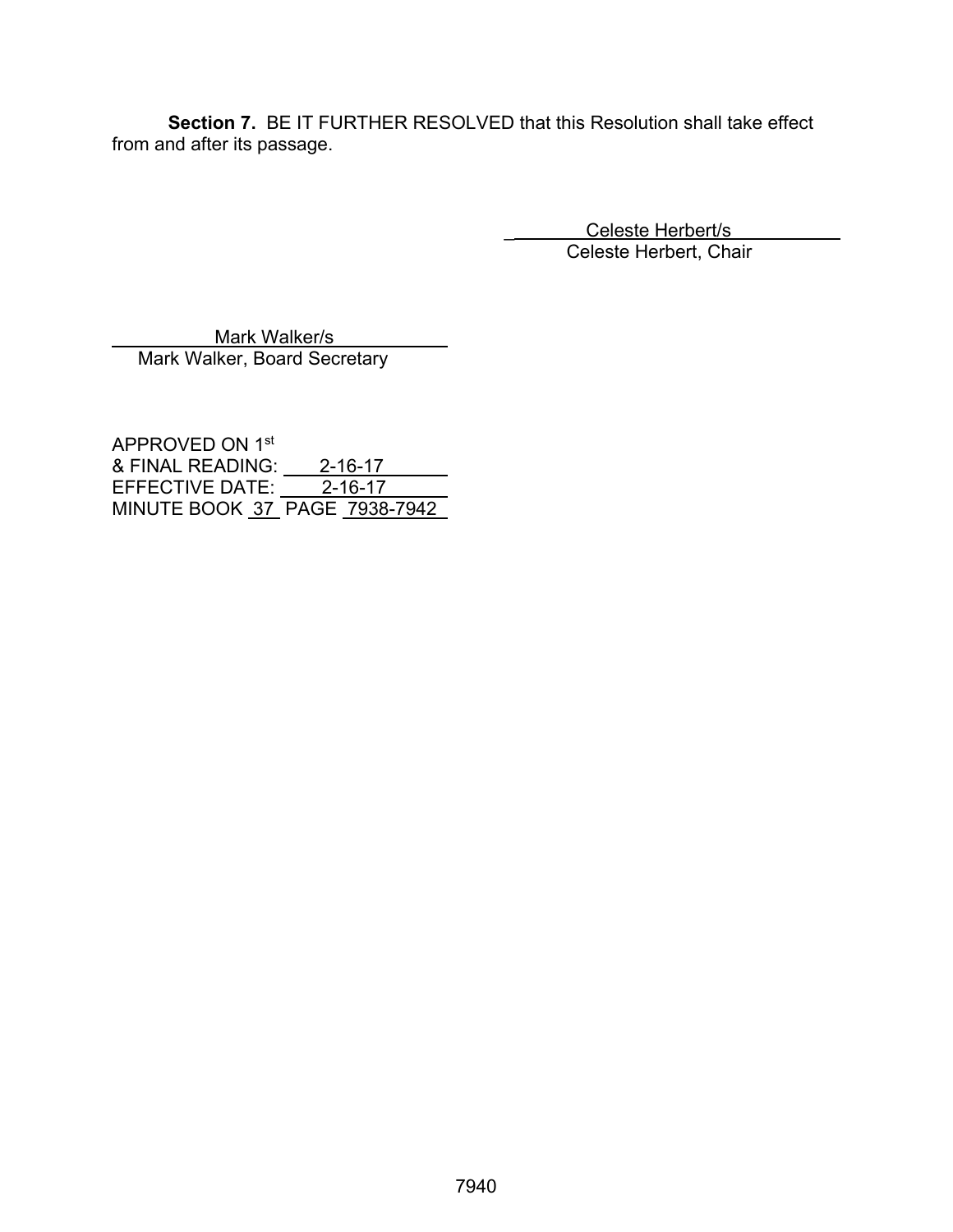## **RESOLUTION**

## **A Resolution of the Council of the City of Knoxville Setting the In Lieu of Tax Payments for the Electric and Gas Systems of the Knoxville Utilities Board for the Fiscal Year Beginning July 1, 2016 and Providing for the Allocation and Distribution of Such Payments to the Affected Taxing Jurisdictions**

**Whereas,** under the state of Tennessee electric and gas tax equivalent statutes (TCA Section 7-52-301 et seq. and Section 7-39-401 et seq.), the Council of the City of Knoxville, after consultation with the Knoxville Utilities Board (hereinafter referred to as "KUB"), may cause to be paid from KUB's Electric and Gas Divisions an amount for payments in lieu of taxes (hereinafter referred to as "Tax Equivalents") on KUB's electric and gas systems and operations which, in the judgment of City Council, shall represent the fair cost of government properly to be borne thereby; and

**Whereas,** the amount of Tax Equivalents that may be set by City Council is to be in lieu of all state, county, city and other local taxes or charges imposed on KUB's Electric and Gas Divisions for the fiscal year by the various taxing jurisdictions in which the properties of the electric and gas systems are situated, said amount being subject to a maximum limitation that may be paid for a fiscal year; and

**Whereas,** the Tax Equivalents are to be distributed to the respective taxing jurisdictions in accordance with a mandatory distribution formula or under established arrangements with taxing jurisdictions in effect immediately prior to the adoption of the statutes, both as provided for in the statutes; and

**Whereas,** KUB had established arrangements in place with taxing jurisdictions for the allocation and distribution of in lieu of tax payments on KUB's electric and gas systems immediately prior to the adoption of the statutes; and

**Whereas,** KUB, by its passage of Resolution No. 1356 on February 16, 2017, and the delivery of same to City Council, has requested City Council pass a resolution setting the Tax Equivalents for the fiscal year beginning July 1, 2016, and providing for the allocation and distribution of the Tax Equivalents to the affected taxing jurisdictions (hereinafter referred to as "Proposed Resolution"); and

**Whereas,** City Council, having consulted with KUB regarding the setting of the Tax Equivalents and the allocation and distribution thereof to the affected taxing jurisdictions, hereby finds that KUB's Proposed Resolution is in the best interests of the City of Knoxville and KUB.

## **NOW THEREFORE BE IT HEREBY RESOLVED BY THE CITY COUNCIL OF THE CITY OF KNOXVILLE:**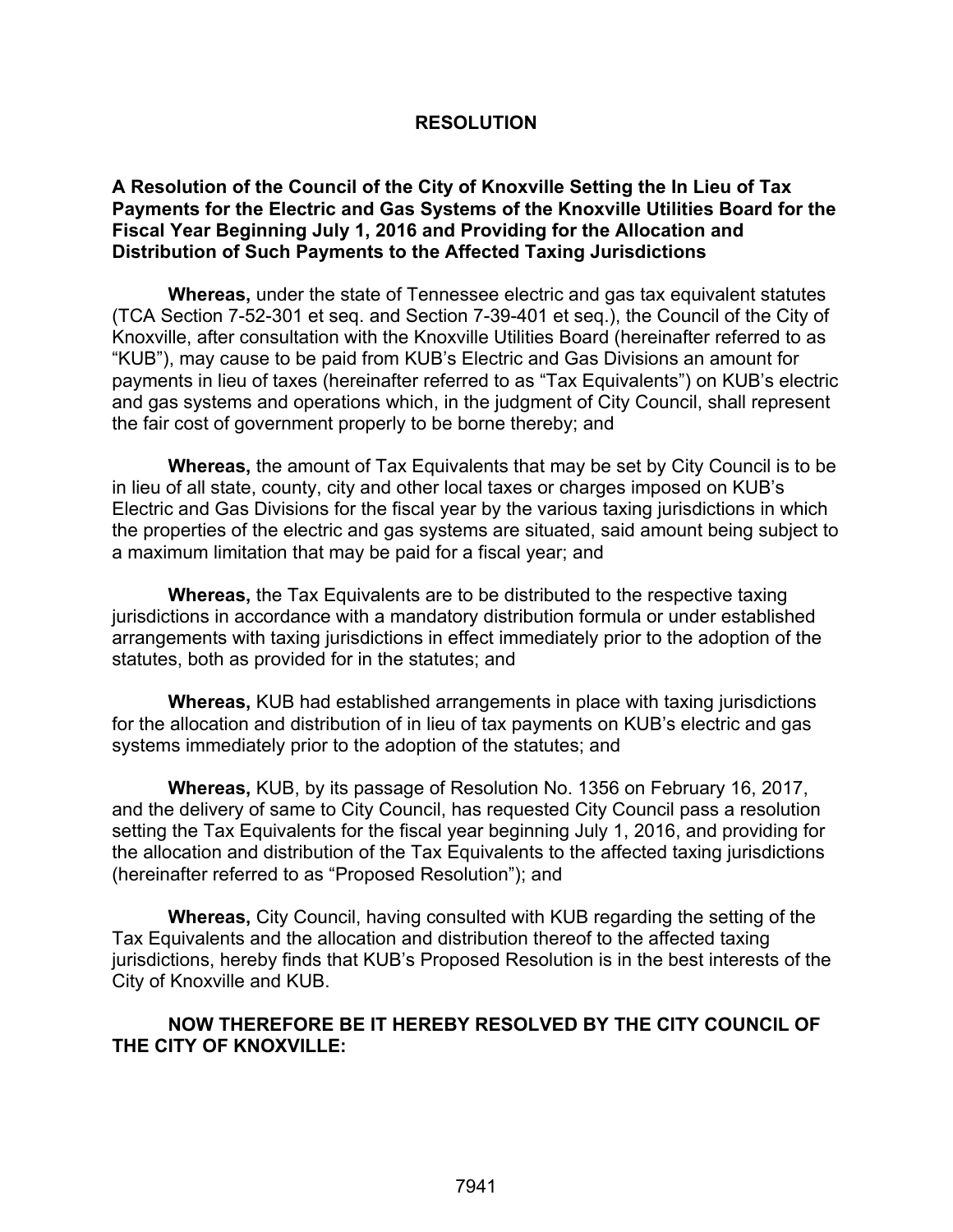**Section 1.** That pursuant to T.C.A. Sections 7-52-301 et seq. and Sections 7- 39-401 et seq., the Council of the City of Knoxville hereby sets the Tax Equivalents for KUB's electric and gas systems for the fiscal year beginning July 1, 2016, at a total of \$21,815,921, representing \$14,828,556 in electric Tax Equivalents and \$6,987,365 in gas Tax Equivalents, said amounts being the maximum amount of Tax Equivalents that may be paid from KUB's Electric and Gas Divisions under law.

**Section 2.** That the aforesaid Tax Equivalents be distributed in accordance with law to the following taxing jurisdictions in the amounts specified below:

|                        | Electric<br><b>Tax Equivalents</b> | Gas<br><b>Tax Equivalents</b> | Total<br><b>Tax Equivalents</b> |
|------------------------|------------------------------------|-------------------------------|---------------------------------|
| City of Knoxville      | \$7,472,820                        | \$3,739,824                   | \$11,212,644                    |
| <b>Knox County</b>     | 6,499,444                          | 3,243,136                     | 9,742,580                       |
| <b>Union County</b>    | 337,775                            |                               | 337,775                         |
| <b>Sevier County</b>   | 324,143                            |                               | 324,143                         |
| <b>Grainger County</b> | 133,658                            |                               | 133,658                         |
| Jefferson County       | 39,253                             |                               | 39,253                          |
| <b>Blount County</b>   | 13,276                             |                               | 13,276                          |
| <b>Anderson County</b> | 8,187                              | 2,846                         | 11,033                          |
| <b>Loudon County</b>   |                                    | 1,559                         | 1,559                           |
| Total                  | \$14,828,556                       | \$6,987,365                   | \$21,815,921                    |

**Section 3.** That the statutory obligation for City Council to consult with the supervisory body (KUB) was satisfied by the delivery of KUB Resolution No. 1356 to City Council.

 **Section 4.** That KUB be and hereby is authorized and directed to aforesaid amounts of Tax Equivalents to the respective taxing jurisdictions specified above; provided, however, that the amount of such Tax Equivalents to be paid to any taxing jurisdiction shall be appropriately reduced by the aggregate amount of any qualified state, county, city and other local taxes or charges imposed for such fiscal year by or for the benefit of such taxing jurisdiction, said reduction being required by law.

**Section 5.** That this resolution shall take effect immediately upon its passage, the public welfare requiring it, and a certified copy hereof shall be delivered to the President and Chief Executive Officer of KUB as formal evidence of this Council's action in connection therewith.

 $\overline{\phantom{a}}$  , and the contract of the contract of the contract of the contract of the contract of the contract of the contract of the contract of the contract of the contract of the contract of the contract of the contrac

where the contract of the contract of the Mayor Mayor

City Recorder

\_\_\_\_\_\_\_\_\_\_\_\_\_\_\_\_\_\_\_\_\_\_\_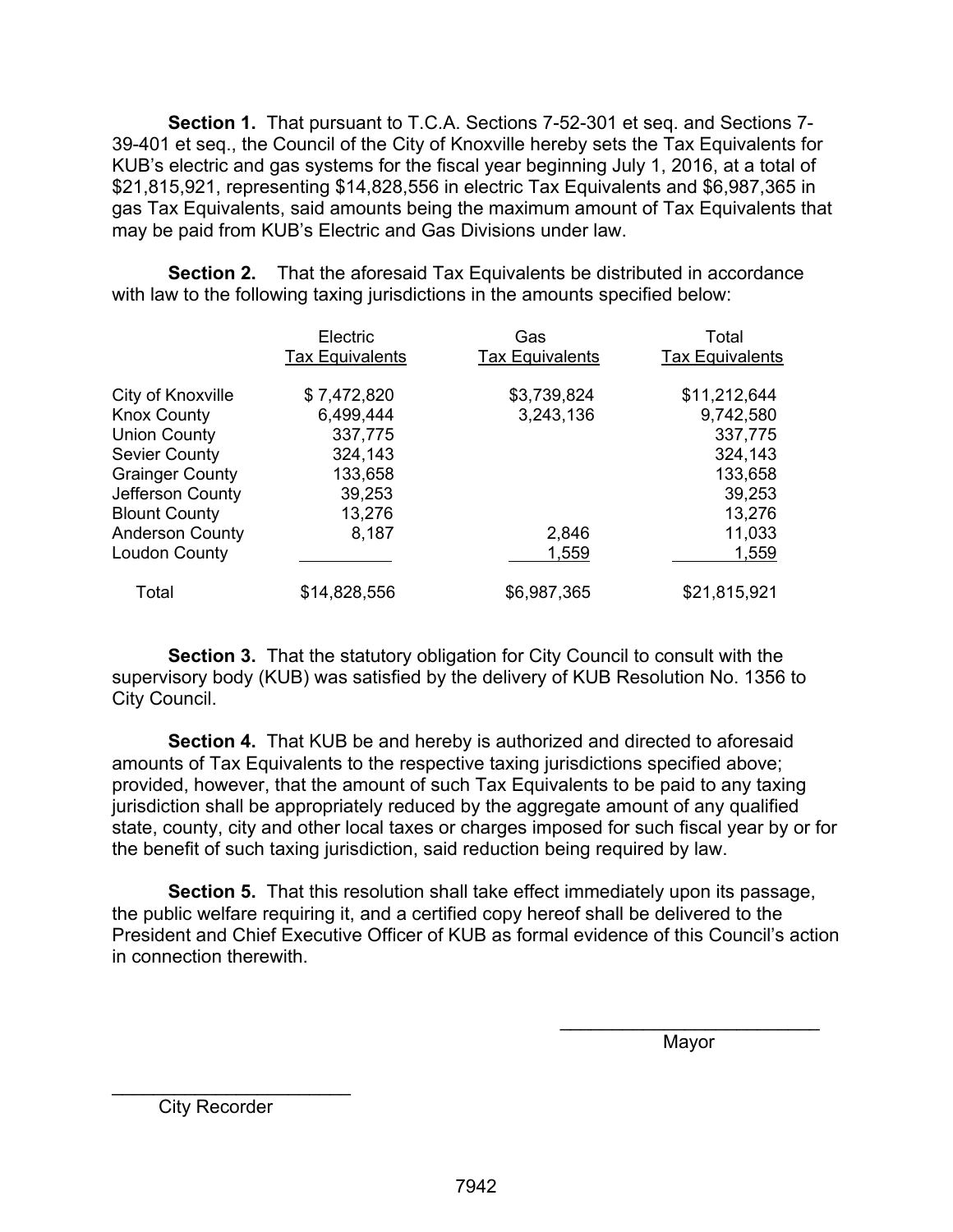

February 10, 2017

Knoxville Utilities Board 445 S. Gay Street Knoxville, Tennessee 37902-1109

Commissioners:

KUB is required to relocate its electric utilities based on a reprioritization of roadway improvements which impacted the scheduling of TDOT's Chapman Highway project. After being notified in December of 2016, KUB completed the design and associated easement documents. TDOT is currently planning to bid the project on June 23 of this year, and all easements must be acquired by that date to meet TDOT's schedule. Staff is requesting condemnation authority to cover the required easements for this project. While we will work with property owners to acquire the easements on mutually agreeable terms, the requested authority will ensure that the project is not delayed in the rare events where actual condemnation is required.

Resolution 1357 provides that the Board will receive at least 10 days' notice of any proposed condemnation. If any Commissioner notifies the President and CEO prior to the date of condemnation, no action will be taken until it is considered at the next Board meeting.

A draft of Resolution 1357 and a list of property owners where easements will be necessary are enclosed for your review.

I recommend adoption of Resolution 1357.

Respectfully submitted,

Uirtha Roach

Mintha E. Roach President and CEO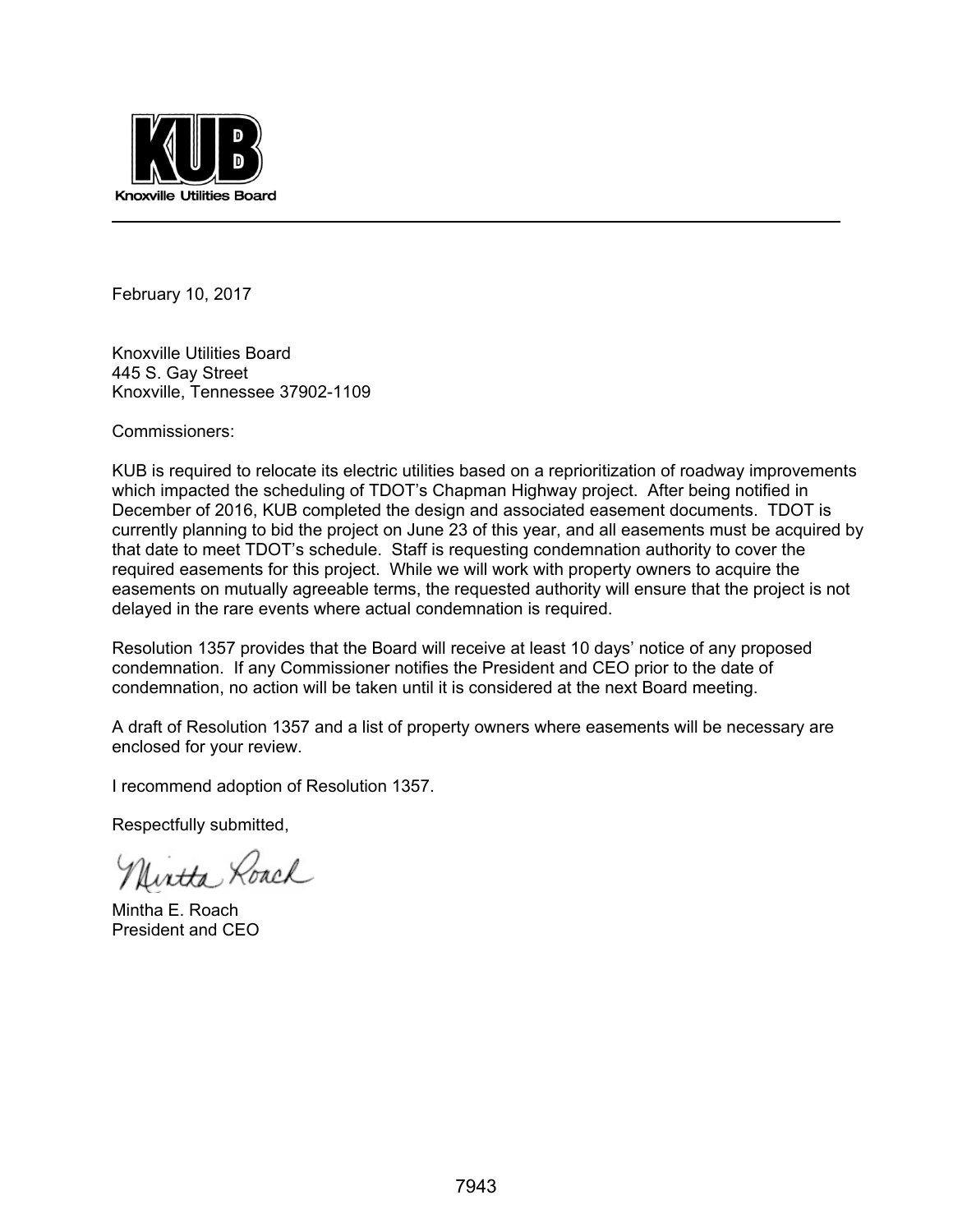# **RESOLUTION NO. 1357**

## **A Resolution Authorizing the Condemnation and the Taking of Utility Easements as may be Necessary in Support of the Tennessee Department of Transportation's (TDOT's) Chapman Highway Improvements Project**

**Whereas**, meeting TDOT's schedule for the Chapman Hwy Improvements Project ("Project") requires KUB to acquire easements for Electric utility improvements by June 2017 for its affected electric facilities (the "Facilities"); and

**Whereas**, portions of the utility construction ("The Work") will be performed inside utility easements located within KUB's service territory; and

**Whereas**, acquisition of the aforesaid easements must be obtained for the construction of the Facilities in a timely manner to ensure compliance with TDOT's construction schedule; and

**Whereas**, KUB's engineering staff, in conjunction with its engineering consultant, has designed the utility relocations required for the Project; and

**Whereas**, in the opinion of the KUB Board of Commissioners ("Board"), the acquisition of easements described in this Resolution for the Project best meets the needs and requirements of the public for the location, relocation, and improvements of the Facilities; and

**Whereas**, time is of the essence in constructing the Facilities and it is advantageous for KUB officials to be granted authority to condemn and acquire any necessary Project easements in the event they cannot be acquired by negotiations.

## **Now, Therefore, Be It Hereby Resolved by the Board of Commissioners of the Knoxville Utilities Board:**

**Section 1**. That the Board finds and declares:

- (a) That public convenience and necessity require that certain improvements be made to the Facilities within the KUB service territory and that KUB acquire easements within which to perform such improvements.
- (b) That for the purpose of constructing the Facilities within the KUB service territory as described herein, there shall be condemned such permanent utility and access easements and such temporary construction easements for the Project as may be determined to be necessary by the President and CEO or her designee.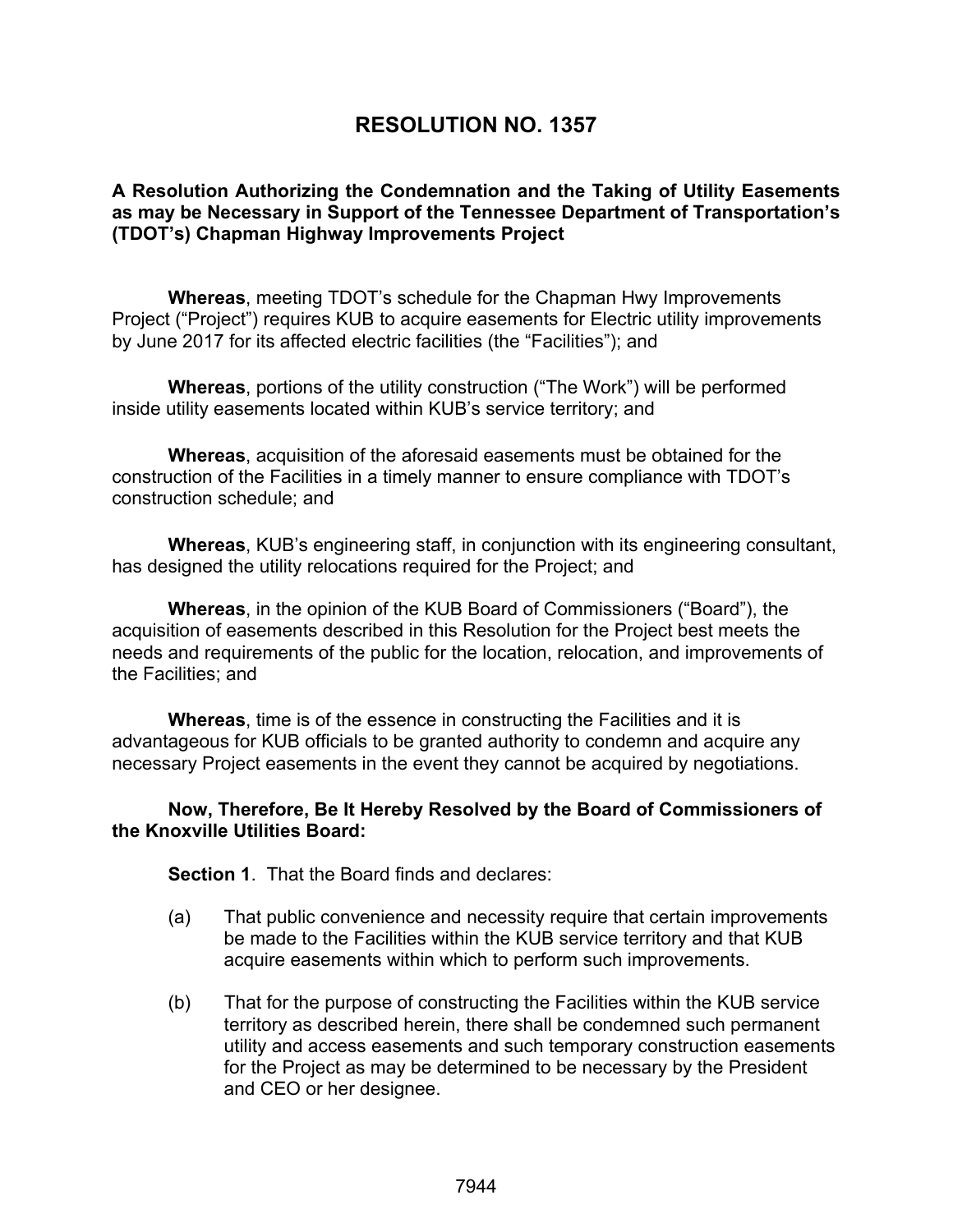**Section 2**. That the President and Chief Executive Officer, the Senior Vice President/Chief Engineer, and the General Counsel for KUB are hereby authorized and directed to take all action and do all things necessary or desirable for the acquisition of said easements described in this Resolution, by condemnation or otherwise, including, without limitation, the institution of a suit in the name of KUB against any and all persons having any interest in the affected easement properties, for the condemnation thereof, and the determination of the amount of any deposit to be made in connection with any such suit.

**Section 3**. That each Board member shall be notified via email at least 10 business days before any condemnation authorized by this resolution is filed. Said notice shall include a description of the easement and an explanation of why the condemnation is required. Further, the proposed condemnation will not be filed if any Commissioner, prior to the proposed date of the condemnation, notifies the President and CEO of their desire to have the matter reviewed at the next Board meeting.

**Section 4.** That this resolution shall take effect upon its passage.

\_ Celeste Herbert/s Celeste Herbert, Chair

 Mark Walker/s Mark Walker, Board Secretary

APPROVED ON 1st & FINAL READING: 2-16-17 EFFECTIVE DATE: 2-16-17 MINUTE BOOK 37 PAGE 7944-7945